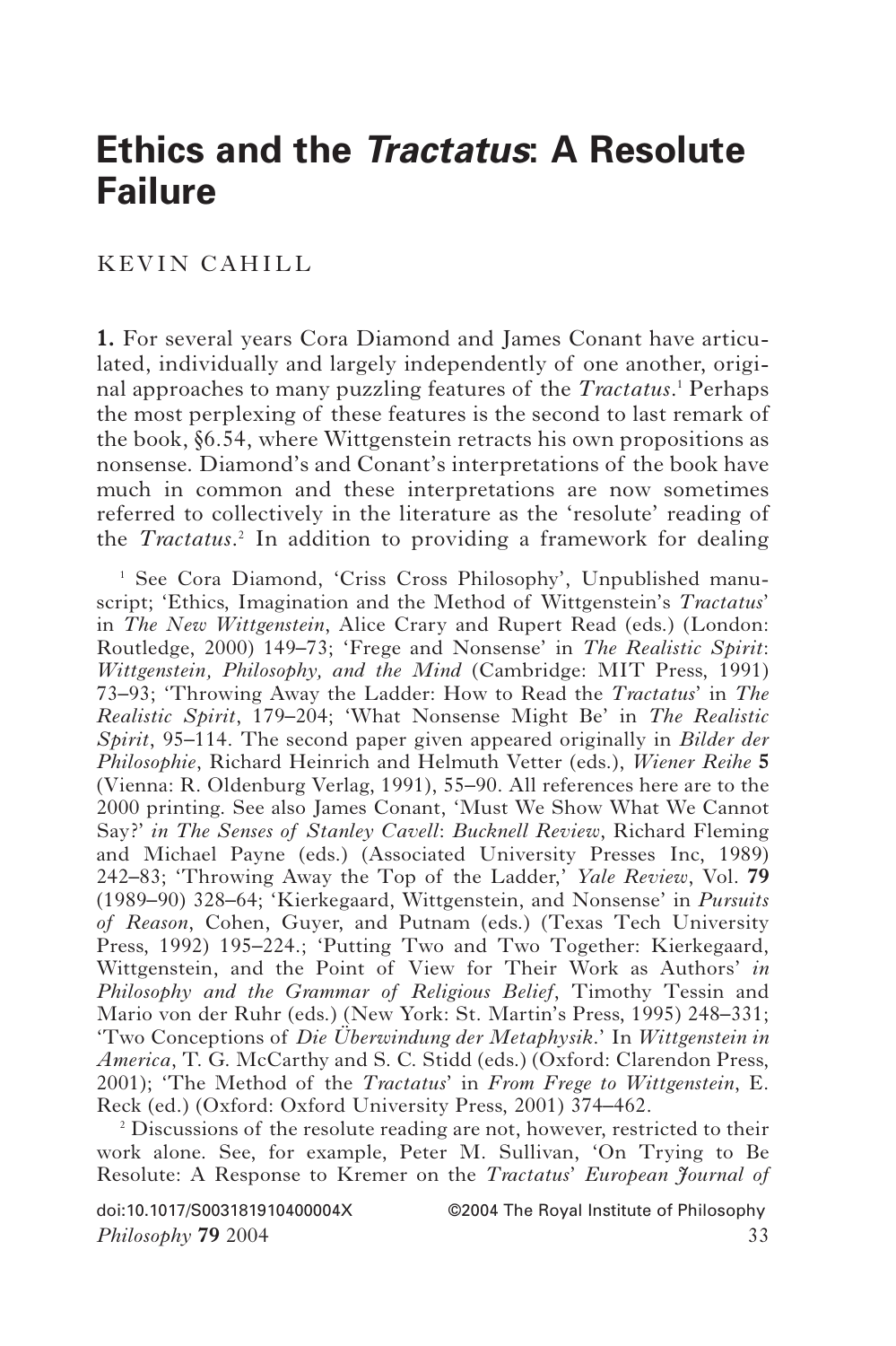with the text of the *Tractaus*, however, the resolute reading has also served as a backdrop for various writers, Diamond and Conant among them, who try to make sense of Wittgenstein's claim in a 1919 letter to *Der Brenner* publisher Ludwig von Ficker that the point of his book (*der Sinn des Buches*) is an ethical one.<sup>3</sup> What Wittgenstein says to von Ficker is enigmatic in its own right. Taken together with remarks such as §6.54 it present any interpreter of the *Tractatus* with a formidable challenge. For it is very unclear how a book consisting of nonsense could have an ethical point.

My aim in this paper is not to defend the resolute reading of the *Tractatus*. Nor is it to suggest what, exactly, the ethical point of the *Tractatus* might be. Rather, I wish to show why, given what I take to be the basic correctness of the resolute reading, the *Tracatus* cannot fulfil its ethical aim. As we will see, on the resolute reading, the ethical aim of the *Tractatus* is intimately connected to Wittgenstein's understanding and practice of philosophy as an activity whose goal is clarity rather than the establishment of philosophical truth or the refutation of philosophical theories. Indeed, the idea that Wittgenstein had as little desire to advance any sort of philosophical doctrine in the *Tractatus* as he did in his more mature philosophy is a point that resolute readers are particularly keen to emphasize as an important part of the continuity of his thought. Moreover, if one thinks, as I do, that Wittgenstein approached all of his writing throughout his life with essentially the same moral seriousness, then one would be justified in assuming that his later work, too, will have been written with an 'ethical point.' Given, then, the important *differences* between the *Tractatus* and Wittgenstein's later work, gaining a better understanding of what it is that obstructs the

<sup>3</sup> Ludwig Wittgenstein, *Prototractatus : an early version of Tractatus Logico-Philosophicus*, B. F. McGuinness, T. Nyberg and G. H. von Wright (eds.), D. F. Pears and B. F. McGuinness (trans.) (London: Routledge, 1996) p. 16.

*Philosophy,* vol. **10**, no. 1 (April, 2002) 43–78. To my knowledge, 'resolute' first appears in connection with *Tractatus* interpretation in a paper by Warren Goldfarb, who there attributes it to Thomas Ricketts. See Warren Goldfarb, 'Metaphysics and Nonsense: On Cora Diamond's *The Realistic Spirit*' *Journal of Philosophical Research* **22** (1997): 57–73. 'Resolute' is clearly not a neutral term, since its opposite, 'irresolute' is hardly a term that anyone would want applied to him or herself. I use the term here simply to pick out a particular line of thought, and not as a way to gain some sort of rhetorical advantage for those who, like myself, happen to agree with that line of thought.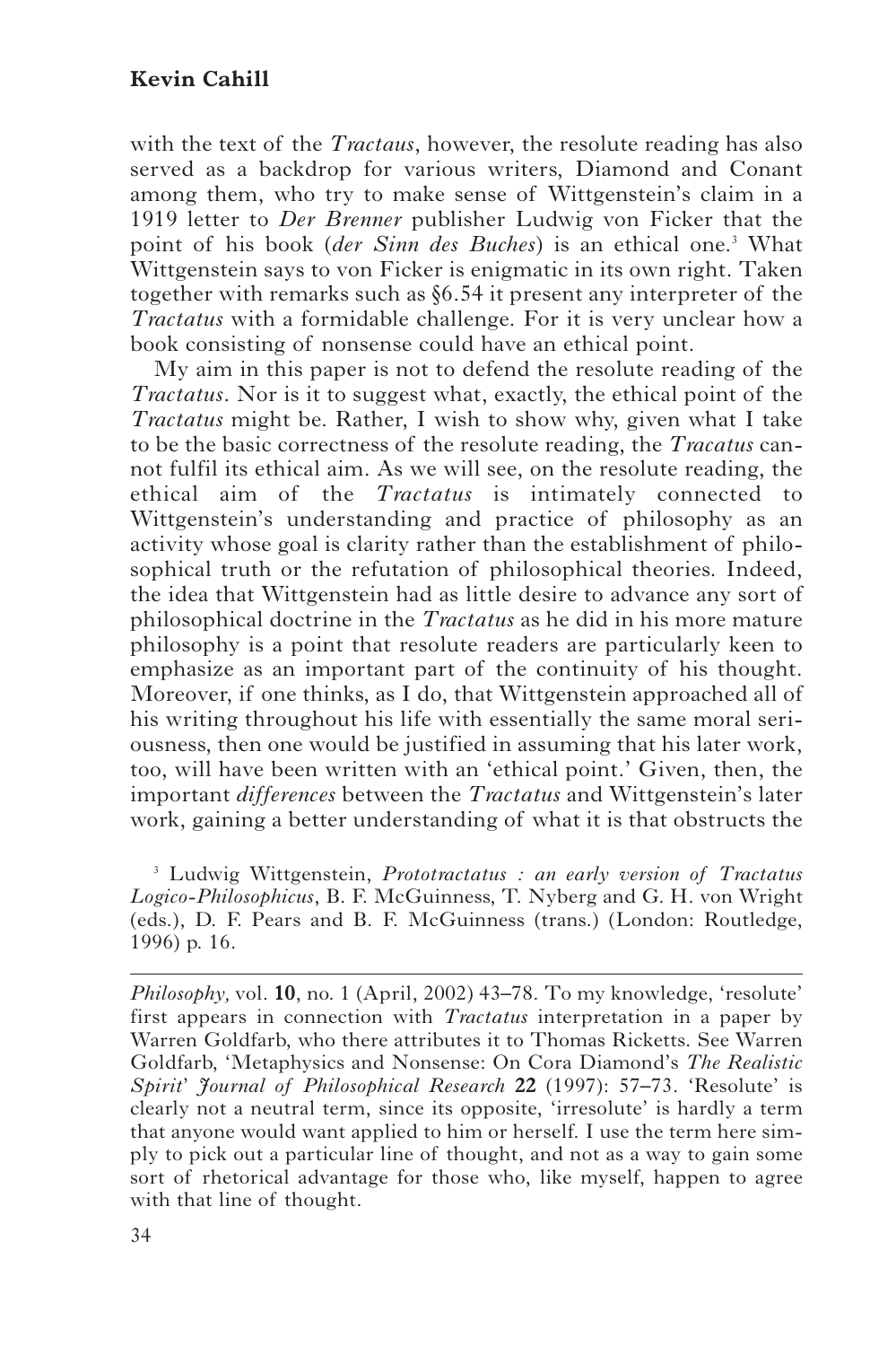*Tractatus* from achieving its ethical aim will be an important step in appreciating whatever ethical point a work like *Philosophical Investigations* may have.

**2**. I begin by presenting a line of interpretation that, in one form or another, has been adopted by some well-known scholars of the *Tractatus*. This account relies on a particular understanding of the distinction between saying and showing in the *Tractatus*. One place where this distinction plays a particularly significant role is in the remarks that run from §4.12 to §4.124.<sup>4</sup>

§4.12 Propositions can represent the whole reality, but they cannot represent what they must have in common with reality in order to be able to represent it—logical form.

In order to be able to represent logical form, we should have to be able to station ourselves with propositions somewhere outside logic, that is to say outside the world.

§4.121 Propositions cannot represent logical form: it is mirrored in them.

What finds its reflection in language, language cannot represent.

What expresses *itself* in language, *we* cannot express by means of language.

Propositions *show* the logical form of reality.

They display it.

§4.1212 What *can* be shown, *cannot* be said.

§4.122 In a certain sense we can talk of formal properties of objects and states of affairs, or, in the case of facts, about structural properties: and in the same sense about formal relations and structural relations.

(Instead of 'structural property' I also say 'internal property'; instead of 'structural relation' 'internal relation'.

I introduce these expressions in order to indicate the source of the confusion between internal relations and relations proper (external relations), which is very widespread among philosophers.)

It is impossible, however, to assert by means of propositions that such internal properties and relations exist: rather, they make themselves manifest in the propositions that represent the

<sup>4</sup> Ludwig Wittgenstein, *Tractatus Logico-Philosophicus* , D. F. Pears and B. F. McGuinness (trans.) (London: Routledge & Kegan Paul, 1961) I have omitted §4.1211, §4.1213 and §4.123 for reasons of space. I do not believe this adversely affects my discussion. See also the discussion of formal concepts from §4.126 to §4.1274.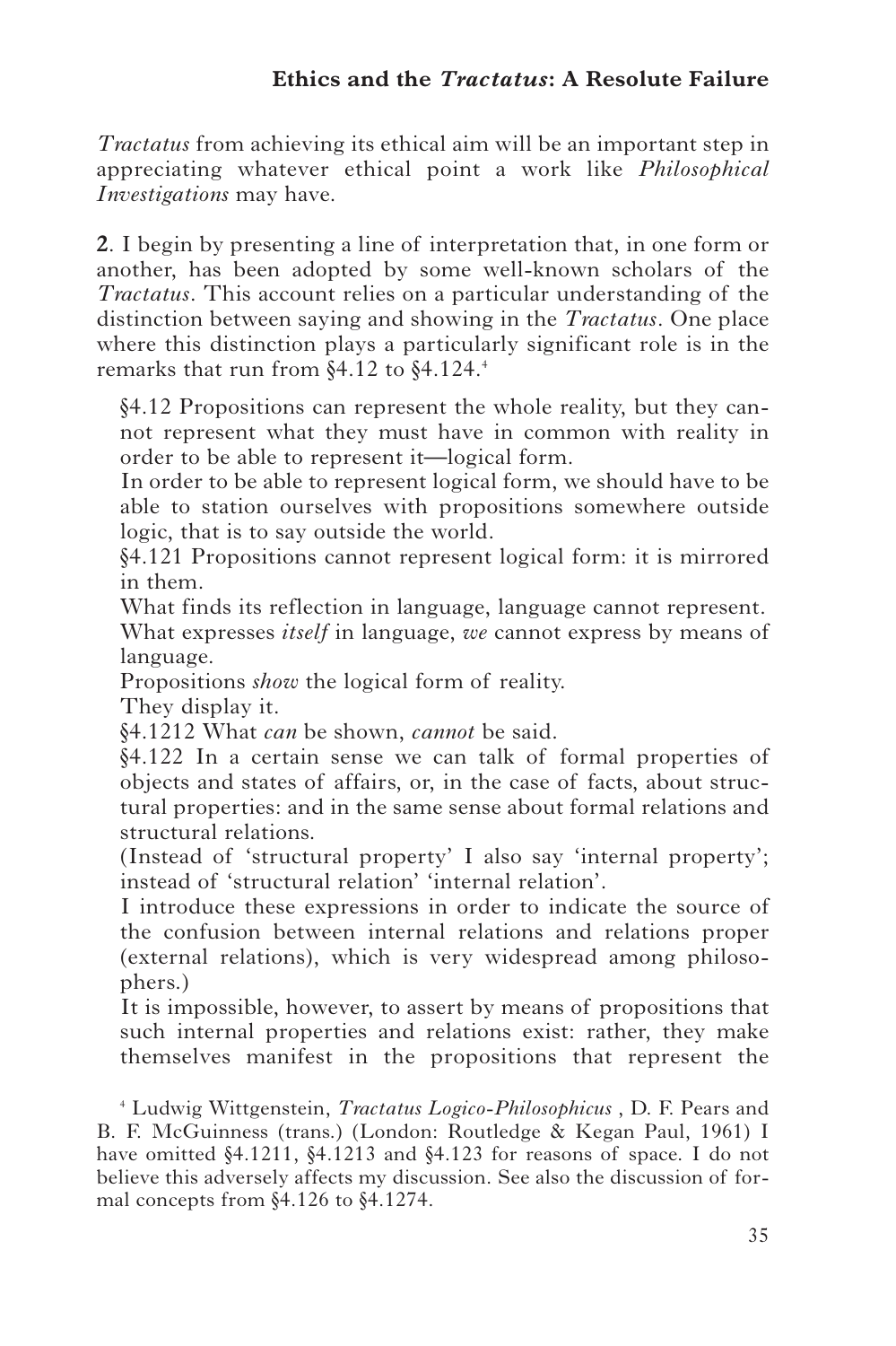relevant states of affairs and are concerned with the relevant objects.

§4.124 The existence of an internal property of a possible situation is not expressed by means of a proposition: rather it expresses itself in the proposition representing the situation, by means of an internal property of that proposition.

It would be just as nonsensical to assert that a proposition had a formal property as to deny it.

It appears that the conclusion we are to draw from these passages is that trying to say with a proposition what can only be shown by a proposition produces nonsense.

Readers of the *Tractatus* have rightly found this kind of conclusion baffling. In his introduction to the book, Russell expresses 'some hesitation in accepting Mr Wittgenstein's position…. What causes hesitation is the fact that, after all, Mr Wittgenstein manages to say a good deal about what cannot be said…'5 Russell's concern can be put this way. In the remarks quoted above, Wittgenstein seems to argue for certain conclusions about what can and cannot be said with propositions. But his arguments imply that these very conclusions are themselves nonsensical. The upshot is that we appear to be left with the paradox that these conclusions are somehow true but inexpressible.

Some commentators have attempted to deal with the question of the role of nonsense in the book by introducing a distinction into the very idea of nonsense itself.<sup>6</sup> Such a distinction can be seen as having its textual basis in remarks such as §4.122, which I have quoted above. There we find Wittgenstein telling us that 'It is impossible, however, to assert by means of propositions that such internal properties and relations exist', an assertion that only appears to convey to us that we may not speak of internal properties and relations by doing so. These commentators argue that nonsensical sentences such as §4.122 serve as guides to what one can say through the quite particular ways in which they themselves fail to

<sup>5</sup> Ibid, xxi.

<sup>6</sup> There is more than one distinction one may try to introduce. P. M. S. Hacker, for example, makes a distinction between 'overt' and 'covert' nonsense. Overt nonsense is nonsense that can be immediately recognized as such. Gibberish is an example of overt nonsense. We may require philosophical analysis, on the other hand, to recognize something as a bit of covert nonsense. As far as Hacker's work is concerned, my discussion here touches on his attempt to introduce a distinction in the latter category alone. See P. M. S. Hacker*, Insight and Illusion* (revised edition) (Oxford: Clarendon Press, 1986) p. 18.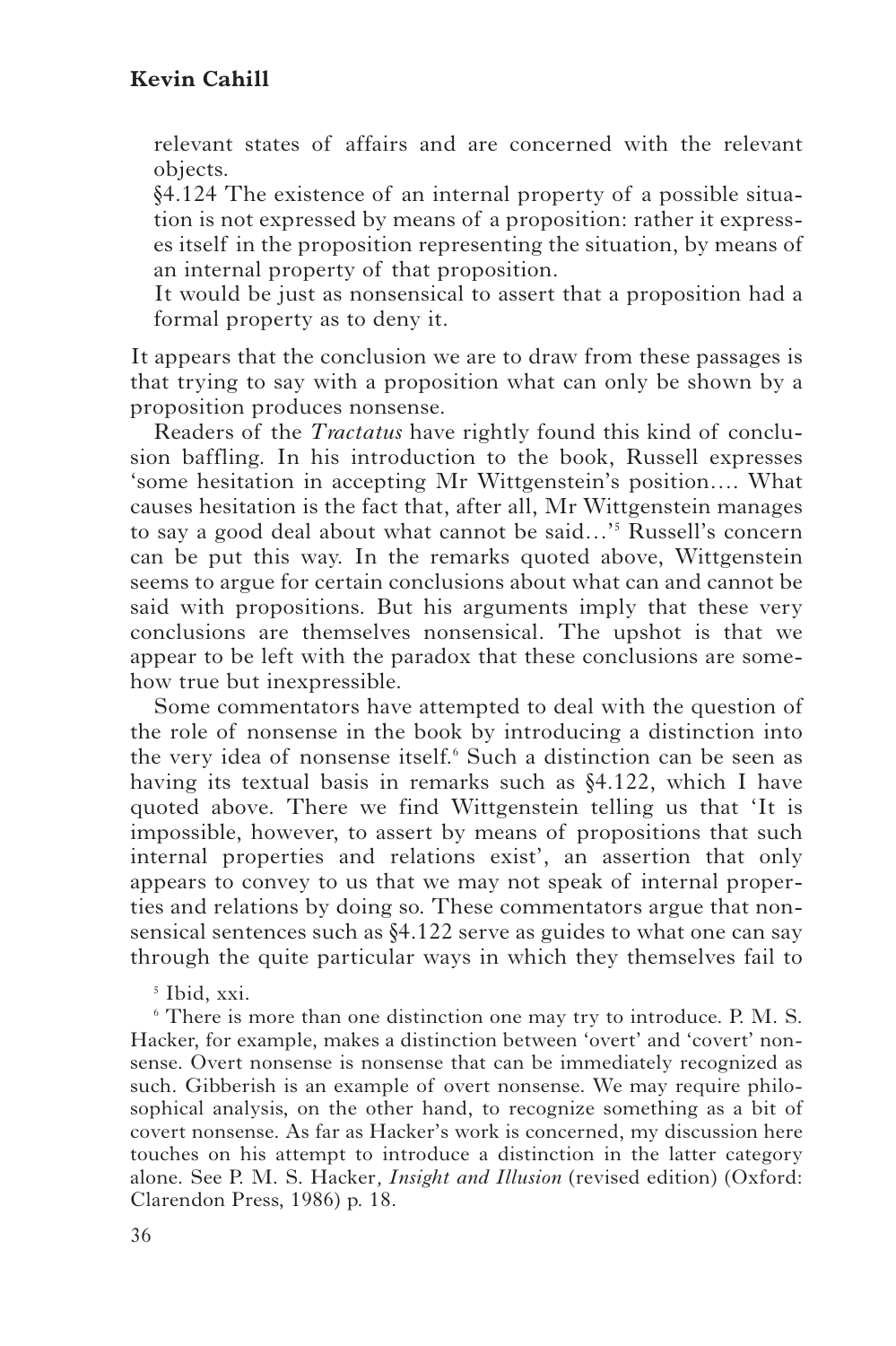say anything. By drawing a distinction between plain nonsense and nonsense sentences like Wittgenstein's, such interpreters have tried to take the edge off the apparent paradox that he wants to convey inexpressible truths via this nonsense. Concerning such 'truths' Elizabeth Anscombe writes,

[[A]]n important part is played in the *Tractatus* by the things which, though they cannot be 'said', are yet 'shown' or 'displayed'. That is to say: it would be right to call them 'true' if, *per impossibile*, they could be said; in fact they cannot be called true, since they cannot be said, but 'can be shewn', or 'are exhibited', in the propositions saying the various things that can be said.7

Anscombe goes on to suggest that we can perhaps see that a different kind of nonsense results from attempts to contradict certain wouldbe statements which, though nonsense, are somehow correct. These attempts result in nonsense too, but since they, so to speak, try to deny the deeper truth about things, they contain as she says 'more error, or more darkness' than attempts to say what is 'quite correct'. As an explanation for Wittgenstein's motivations for presenting his reader with nonsense in the first place, Anscombe suggests that

It would presumably be because …Wittgenstein regards the sentences of the *Tractatus* as helpful, in spite of their being strictly nonsensical according to the very doctrine that they propound; someone who had used them like steps 'to climb out beyond them' would be helped by them to 'see the world rightly'.<sup>8</sup>

P. M. S. Hacker develops an approach to this problem that is similar to Anscombe's in many respects. He holds the view that the Wittgenstein of the *Tractatus* believed there were inexpressible truths: 'Wittgenstein did think, when he wrote the *Tractatus*, that there were ineffable metaphysical necessities.'9 Moreover, like Anscombe, Hacker argues that we can better deal with the problem of nonsense in the *Tractatus* by making a distinction in the way we talk about it:

Philosophers try to say what can only be shown, and what they say, being nonsense, does not even show what they try to say. Nevertheless, even within the range of philosophical…nonsense we can distinguish, as we shall see, between what might (somewhat confusedly) be called illuminating nonsense, and misleading

<sup>7</sup> G. E. M. Anscombe, *An Introduction to Wittgenstein's* Tractatus (London: Hutchison Univ. Library, 1959) p. 162.

<sup>8</sup> Ibid.

<sup>9</sup> Hacker*, Insight and Illusion*, 54.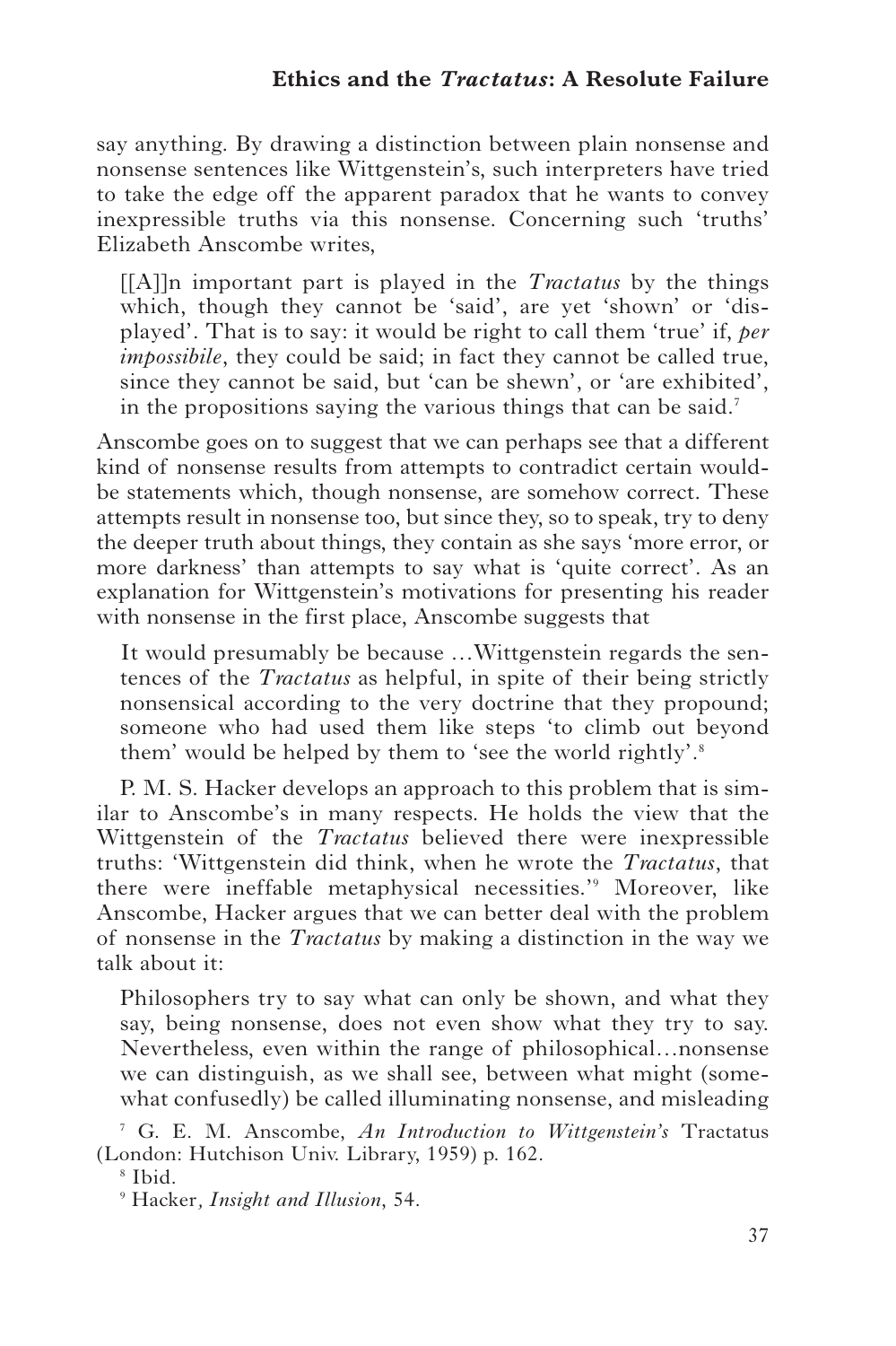nonsense. Illuminating nonsense will guide the attentive reader to apprehend what is shown by other propositions which do not purport to be philosophical; moreover, it will intimate, to those who grasp what is meant, its own illegitimacy.<sup>10</sup>

'Misleading' nonsense, often a result of unreflectively practising traditional philosophy, indicates a lack of insight on the part of the speaker into the nature of language. On the other hand, by intentionally 'violating' or 'flaunting' the laws of logical syntax, one person might employ illuminating nonsense to guide another to understand these laws and thus to 'see the world aright'.11 Hacker writes,

The source of the error of past philosophy lies in its failure to understand the (unstatable) principles of the logical syntax of language which are obscured by grammatical forms.12 (my parentheses)

Accordingly, Hacker concludes that we need not attribute any serious confusion to the author.

Wittgenstein was quite correct and consistent; the *Tractatus* does indeed consist largely of pseudo-propositions. Of course, what Wittgenstein meant by these remarks…is, in his view, quite correct, only it cannot be said. Apparently what someone means or intends by a remark can be grasped even though the sentence uttered is strictly speaking nonsense.<sup>13</sup>

<sup>10</sup> Ibid, 18.

<sup>11</sup> Diamond and Conant believe that while it might be correct to attribute such a conception of logical syntax to Carnap, it is a mistake to attribute it to Wittgenstein. In a recent paper, P. M. S. Hacker has argued that resolute interpreters have misrepresented Wittgenstein, Carnap, and Hacker himself. Although Hacker directs most of his criticisms at Conant specifically, he no doubt believes that many of them apply in spirit to Diamond as well. See P. M. S. Hacker, 'Witgenstein, Carnap and the New American Wittgensteinians,' *The Philosophical Quarterly*, vol. **53**, No 210 (January, 2003) 1–23.

<sup>12</sup> Hacker, *Insight and Illusion*, 19.

<sup>13</sup> Ibid, 26 Here is a more recent statement by Hacker of the same basic view.

There are…many positive claims about the nature of logic made in the wake of [Wittgenstein's] criticisms of Frege and Russell....These claims, and many more too, are backed with solid argument…But none of these important claims is a bipolar proposition with a sense. All of them involve the use of formal concepts, and by the lights of the *Tractatus* they are illegitimate in as much as they try to say something that can only be shown. (my brackets)

P. M. S. Hacker, 'Was He Trying to Whistle it?' In *The New Wittgenstein*, 369.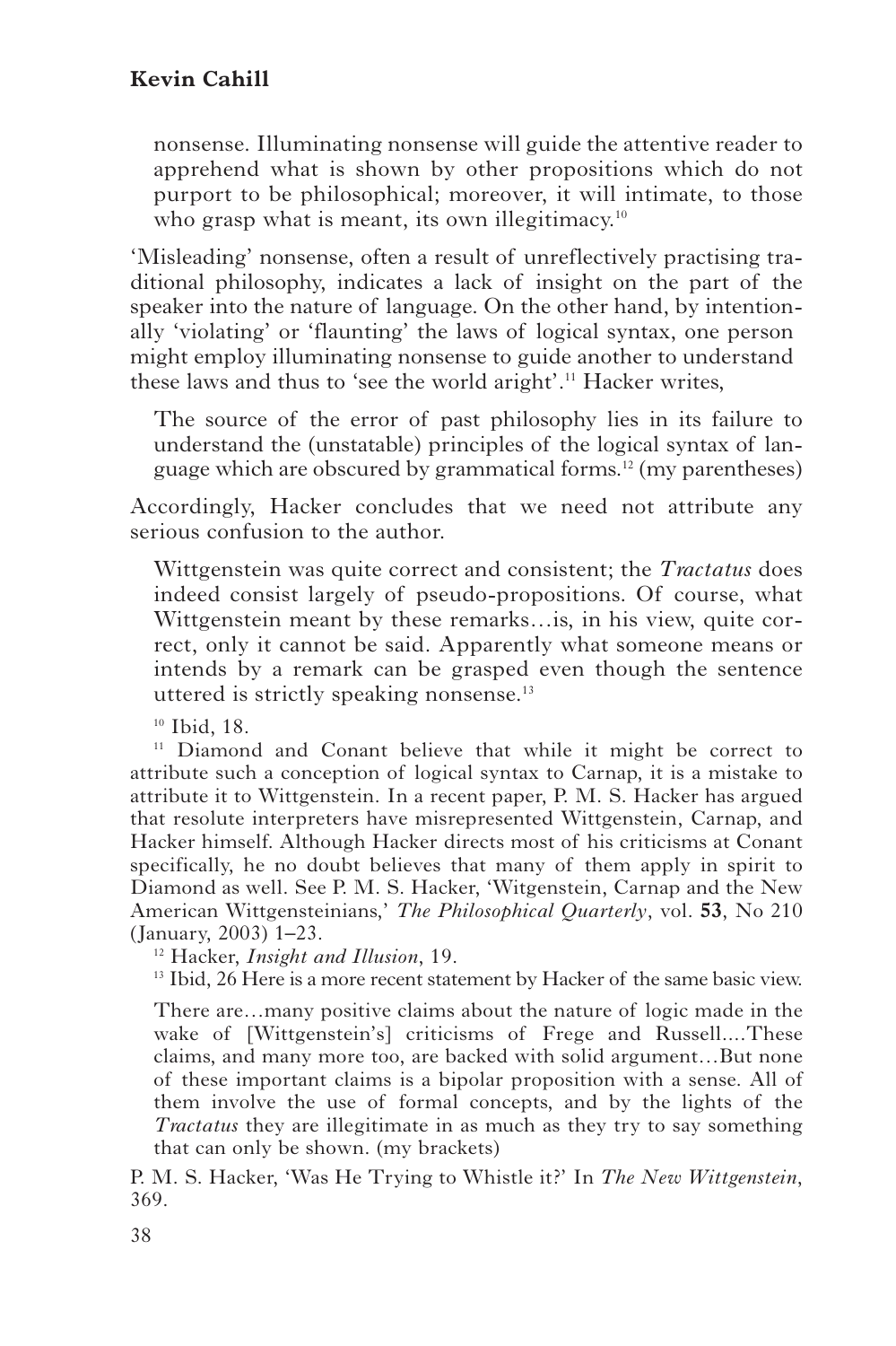The resolute reading of the *Tractatus* goes against the sort of interpretation given by Anscombe and Hacker.<sup>14</sup> As we have seen this way of interpreting the *Tractatus* carries with it the assumption that Wittgenstein thought that there are two *different kinds* of nonsensical utterances, and that one of these kinds can be identified by *internal* features of the sentences that are used to make them. Resolute readers of the *Tractatus* think that such a position is openly incoherent and believe that ascribing it to Wittgenstein is a poor interpretative starting point.15 Accordingly, Cora Diamond has argued for what she calls an 'austere' view of nonsense in the *Tractatus*. <sup>16</sup> The austere view of nonsense requires us to abandon the idea that different types of nonsense can be distinguished from one another by attention to internal features that one of these types exhibits.17 On this issue, the resolute reader is content to take Wittgenstein at his word when he states in the preface to the *Tractatus*,

(I)n order to be able to draw a limit to thought, we should have to find both sides of the limit thinkable (i.e. we should have to be able to think what cannot be thought). It will therefore only be in language that the limit can be drawn, and what lies on the other side of the limit will simply be nonsense.<sup>18</sup>

There is no intimation here on Wittgenstein's part that nonsense can be divided into a deep variety which gestures at sublime truths,

 $14$  One more commentator whom I might mention here is D. F. Pears. Though Pears does not address the question of the role of nonsense in the book, he does puzzle over the fact that 'In the *Tractatus* Wittgenstein offers only a metaphysic of experience deduced from the existence of factual language, but not expressible in it.' (6–7) Like Anscombe and Hacker, Pears also ascribes to Wittgenstein a belief in ineffable truths:

When Wittgenstein made his selection from his copious exploratory notes and put the *Tractatus* together, his leading idea was that we can see further than we can say. We can see all the way to the edge of language, but the most distant things that we can see cannot be expressed in sentences because they are the pre-conditions of saying anything. (146–7)

See D. F. Pears, *The False Prison*, vol. 1 (Oxford: Clarendon Press, 1987). 15 This part of my discussion draws mainly on Diamond's work. While

their terminology or emphasis occasionally differs, I take Diamond and Conant to be in substantial agreement with each other on the issues I touch on in this brief sketch of the resolute reading.

<sup>16</sup> Diamond, 'Ethics,' 153 Diamond's *insistence on* an austere view of nonsense amounts to the same thing as a rejection of what Conant calls a 'substantial' characterization of nonsense. See Conant, 'Method,' *passim*.

<sup>17</sup> Cf. Footnote 11.

<sup>18</sup> *TLP*, 3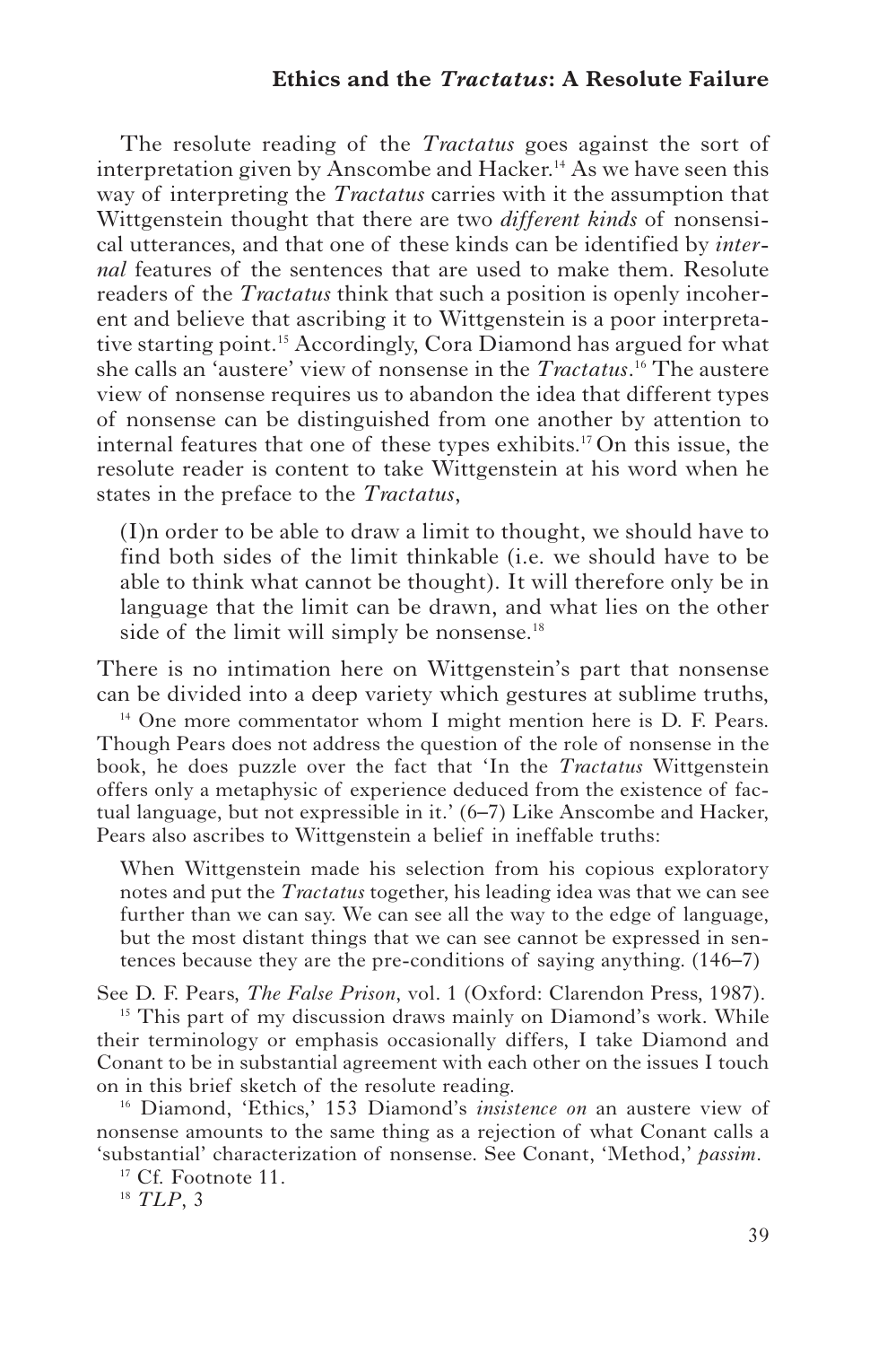and garden variety nonsense. Diamond writes in this vein, '(H)is statement that what is on the other side of the limit is simply nonsense seems to be meant to rule out exactly the idea that some of our sentences count as nonsense but *do* manage to gesture towards those things that cannot be put into plain words.'19

One very important consequence of the resolute reading is that after we have obeyed Wittgenstein's injunction at §6.54 to throw away the ladder of elucidatory nonsense that makes up the main body of the *Tractatus*, we should see that the only sentences with which we are left are *ordinary* sentences.<sup>20</sup> That is to say, we should see that the only sentences remaining with which we might *try* to say something are sentences that actually *do* say something, i.e. sentences all of whose constituent signs have been given a meaning.<sup>21</sup> And, as Wittgenstein tells us, these sentences will have 'nothing to do with philosophy', and so nothing to do with traditional ethics.22 If, however, Wittgenstein rejects *both* traditional philosophical ethics *and* the idea that there can be inherently 'important nonsense' that manages somehow to 'convey' or 'gesture at' ineffable truths of ethics (or ineffable truths of logic or metaphysics), then, how can we read the *Tractatus* as having an *ethical* point?<sup>23</sup>

<sup>19</sup> Diamond, 'Ethics,' 150.

<sup>20</sup> Diamond, 'Ladder,' 200.

<sup>21</sup> Cf. *TLP*,  $\S$ 5.473,  $\S$ 5.4733 &  $\S$  6.53. This means that even the sentences of the *Tractatus* are not *essentially* nonsensical. On the resolute reading, there is no such thing as a sentence's being essentially nonsensical. There is only plain nonsense that results from our not giving a meaning to certain signs in our sentences. If we want to say that there is a 'problem' with the sentences of the *Tractatus*, then we would have to say that those sentences are written in such a way so as to tempt us to think that we have given each of their constituent signs a meaning when in fact we have not done so. I have been helped here by discussion with Michael Kremer. 22 *TLP*, §6.53 See also Ludwig Wittgenstein, 'A Lecture on Ethics,'

reprinted in *Philosophical Occasions, 1912–1951*, James C. Klagge & Alfred Norman (eds.) (Indianapolis: Hackett Publishing Co, 1993).<br><sup>23</sup> Even if resolute readers are right in rejecting the sort of reading given

by Anscombe or Hacker, it can be difficult to see how Wittgenstein thought he could achieve *anything*, let alone anything ethical, by writing a book consisting mostly of plain nonsense. This is a large and difficult issue that I will not take on here. Without pretending that they amount to a detailed response, I think a framework for addressing this question within the context of the resolute reading can be seen in the following two remarks. This one, by Conant, concerns the overall conception and strategy of the *Tractatus*.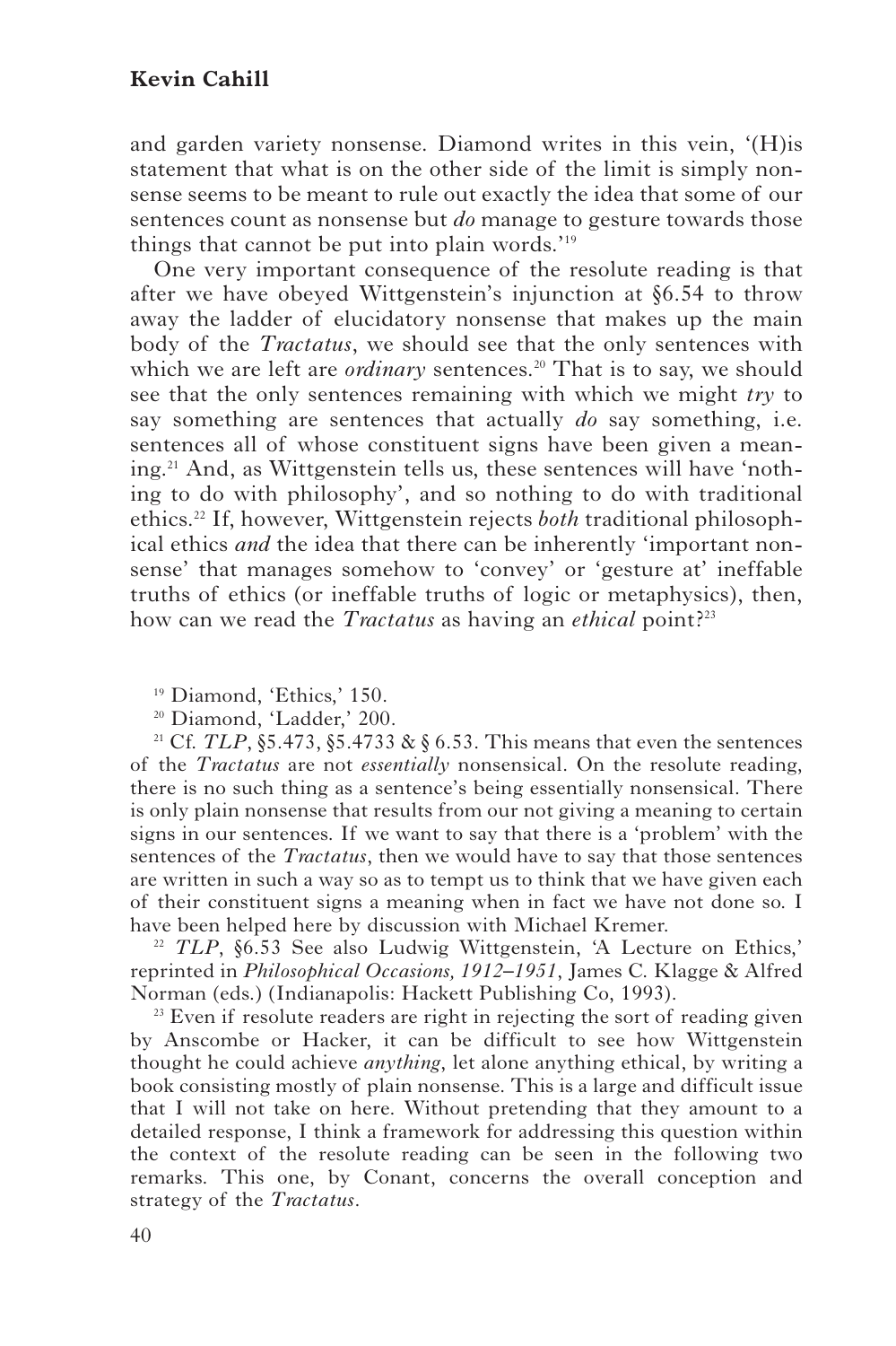**3**. I now want to give a brief sketch of two attempts, one by James Conant, and a more recent one by Michael Kremer, to articulate what the ethical aim of a book consisting of plain nonsense might  $he<sup>24</sup>$ 

Conant has argued for a reading of the *Tractatus* according to which we see it as sharing important goals with much of Kierkegaard's work, in particular with the works published under the pseudonym Johannes Climacus.25 Conant focuses most of his

 $24$  I have argued elsewhere that early Heidegger's concept of authenticity provides a helpful way to think about this question. In the same paper I point out what I take to be potential problems with the connections that Kremer wishes to draw between the writings of St. Paul, and St. Augustine and the work of the early Wittgenstein. See 'The *Tractatus*, Ethics, and Authenticity'. Forthcoming in *Journal of Philosophical Research*.<br><sup>25</sup> I should say that while I agree with Conant's overall approach to the

*Tractatus*, I do not intend here to endorse his interpretation of Kierkegaard, which is very different from mine. The main difference between us concerns what realization Kierkegaard wants to bring about in his reader. For Conant, this is the discovery by the philosopher that he has avoided making the commitments that a Christian life requires of him, and

The guiding assumption of the *Tractatus* is that the philosopher typically suffers from an illusion of understanding, from the projection of an illusory sense onto a (pseudo-) proposition which has not yet been given a clear sense. The task, therefore, is not to disagree with what he thinks, but to undo his illusion that there is something which he is thinking—to show that what he imagines himself to be thinking fails to amount to a thought (that there isn't a 'what' there for him to think). The method of the *Tractatus* relies upon the thought that under such circumstances the only procedure that will prove genuinely elucidatory is one that attempts to enter into the philosopher's illusion of understanding and explode it from within. (Conant, 'Top,' 346)

Michael Kremer describes below how, on the resolute reading, Wittgenstein intended to carry out the strategy which Conant depicts above.

We [the reader] start under the illusion that we understand certain strings of signs. Under this illusion we manipulate these strings 'logically' so as to arrive at other strings, relying on apparent 'structural' similarities to sensible argumentation. As we are led along by the seeming logic of the 'argument' we come upon (illusory) 'conclusions' that so puzzle us that we lose our grip on the idea that we were ever making sense at all, so also that we were following an 'argument'. (my brackets)

Michael Kremer, 'The Purpose of *Tractarian* Nonsense,' *Nous*, vol. **XXXV**, no. 1 (March, 2001) 4.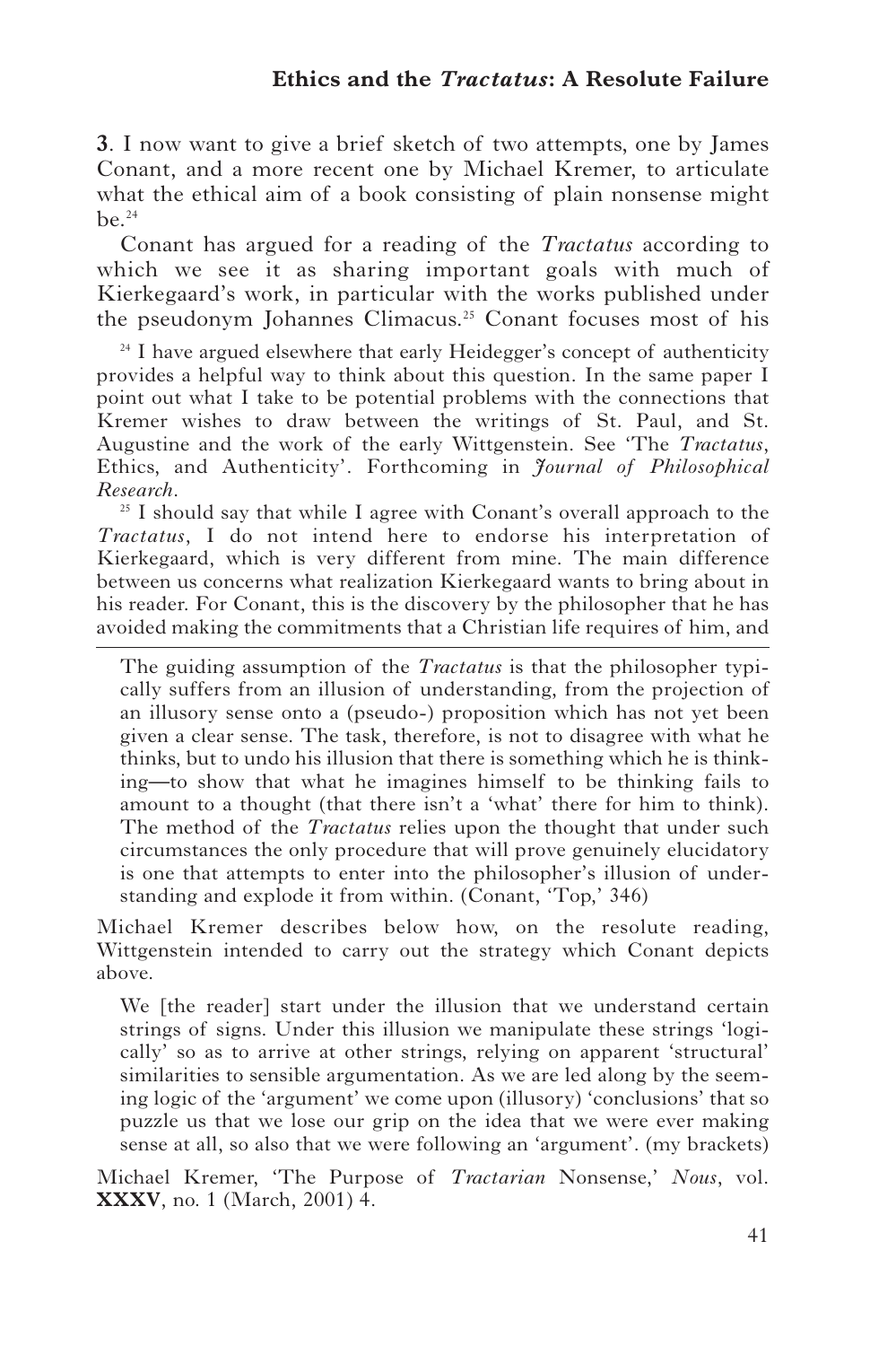attention on the *Concluding Unscientific Postscript*, and in addition to reading the *Postscript* and the *Tractatus* as having similar goals, he also claims that the two books have quite similar methods as well.

[W]ittgenstein's *Tractatus Logico-Philosophicus* can be seen to have both the same aim (one of providing a mirror in which the reader can recognize his own confusions) and the same method (one of having the reader climb up a ladder which in the end he is to throw away) as the [*Concluding Unscientific Postscript*].<sup>26</sup>

Each of these books is said by Conant to employ an 'indirect method', and he explains both books having this method as a function of their substantially similar aims.

In a well-known passage from the *Postscript*, Kierkegaard's pseudonym Climacus describes how two different modes of relating to an object, subjectivity and objectivity, are correlated with distinct spheres of existence.

In the ethico-religious sphere the accent is not on the 'what', but on the 'how.' But this is not to be understood as referring to demeanor, expression or the like; rather it refers to the relationship sustained by the existing individual, in his own existence, to the content of his utterance. Objectively the interest is focused merely on the thought-content, subjectively on the inwardness. At its maximum this inward 'how' is the passion of the infinite, and the passion of the infinite is the truth. But the passion of the infinite is precisely subjectivity, and thus subjectivity becomes truth $27$ 

This passage and others like it in his work have prompted both defenders and attackers to view Kierkegaard as an extreme irrationalist, in particular when it concerns the claim that he appears to be making here that in an infinitely passionate relationship to the

<sup>26</sup> Conant, 'Putting Two and Two Together,' 249.

<sup>27</sup> From *Concluding Unscientific Postscript to Philosophical Fragments*, Walter Lowrie (trans.) (Princeton: Princeton University Press, 1941). Reprinted in *Existentialism: Basic Writings*, Charles Guignon and Derk Pereboom (eds.) (Indianapolis: Hackett, 1995) 83.

has instead taken the 'reflective detour' of speculative philosophy. I take Kierkegaard, on the other hand, to be trying to bring his reader to see that the self lacks the resources to *make* any genuinely meaningful commitment, and so that what the self needs is some object in the world that would *confer* meaning and value on its life and at the same time *solicit* a commitment from it.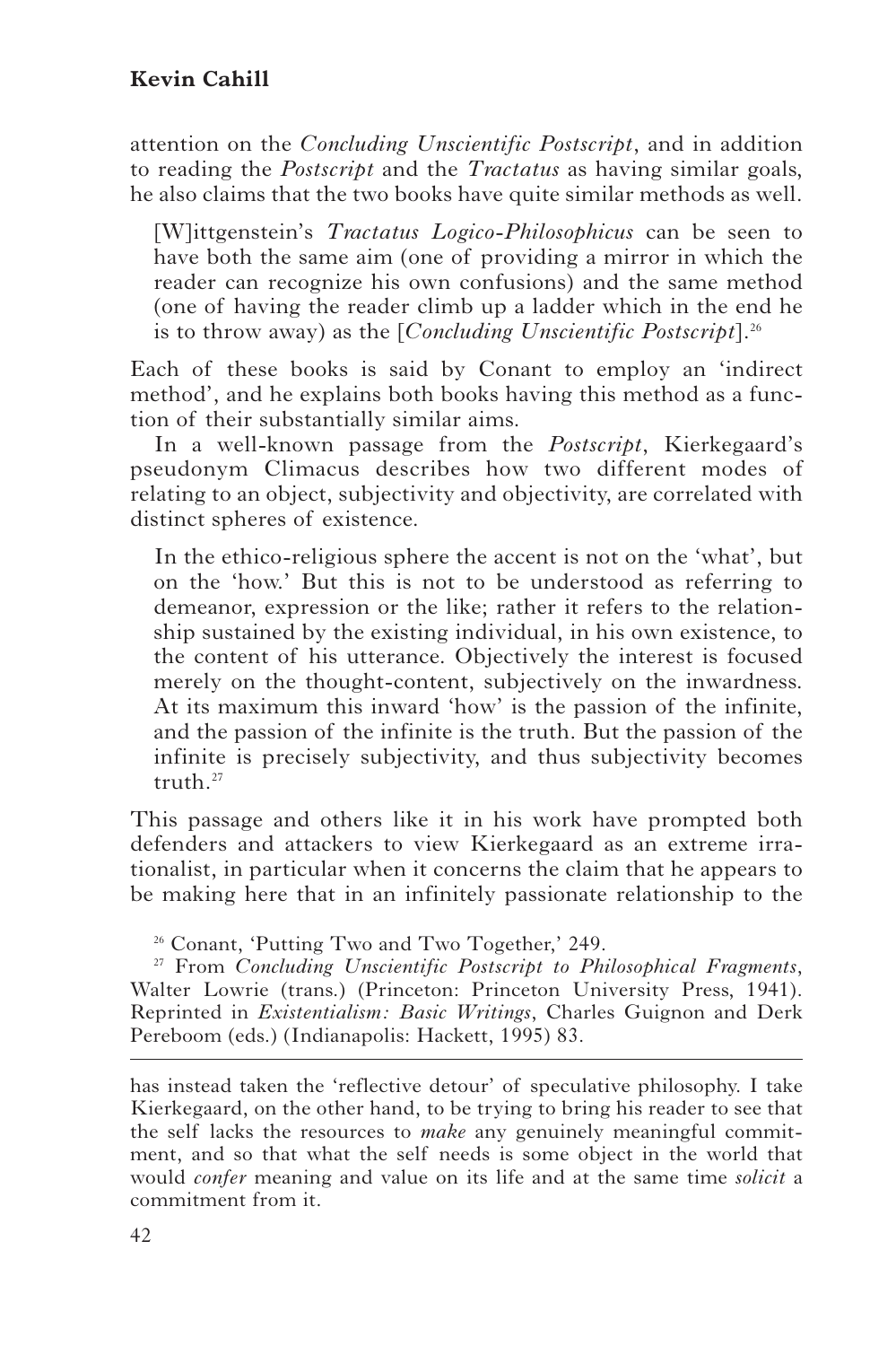paradox of the god-man, subjectivity becomes truth. According to Conant, such interpretations depend on reading Kierkegaard as pleading for a category of "higher nonsense', belief in which is supposed to be crucial to becoming a Christian.<sup>28</sup>

Since no ordinary form of belief seems to suffice to effect the transformation of oneself into a Christian, one assumes it must require some extraordinary form of belief: a form of belief that requires something extraordinary of the intellect—that one strive to believe against the grain of one's understanding, that one attempt to hold fast to the absurd.<sup>29</sup>

This, however, is an interpretation of Kierkegaard that Conant wishes to resist. Rather, exploding the illusion that there is any kind of 'extraordinary belief' to hold on to is what, on Conant's view, Climacus' manipulations of terms such as 'the absolute paradox' is supposed to effect. Indeed, this is one of the most important methodological features he sees the *Tractatus* and *Postscript* as sharing: 'These works exhibit certain nonsensical (yet apparently innocent) propositions and build on them until the point at which their full nonsensicality will (hopefully) become transparently visible.'30

Conant believes that interpreters of Kierkegaard who ascribe to him a doctrine of 'higher nonsense' fail to see that he is not arguing that becoming a Christian involves attaining any special knowledge that could serve as a foundation for faith. Echoing Wittgenstein in the *Tractatus*, Conant writes,

[Kierkegaard's] aim is to show [the philosopher] that where he takes there to be a problem there isn't one. The solution to what he takes to be the problem of life is to be found in the vanishing of the problem.<sup>31</sup>

He adds,

The problem is not one of teaching the reader something he does not know but rather one of showing him that, with respect to the activity of becoming a Christian, there is nothing further he needs to *know*. 32

Instead, he is trying to get the philosopher to see that the belief that such special knowledge is vital for becoming a Christian is the result

<sup>28</sup> Conant, 'Must We Show,' 261.

- <sup>29</sup> Conant, 'Putting Two and Two Together,' 283.
- <sup>30</sup> Conant, 'Must We Show,' 262.
- <sup>31</sup> Conant, 'Nonsense,' 205.

 $32$  Ibid.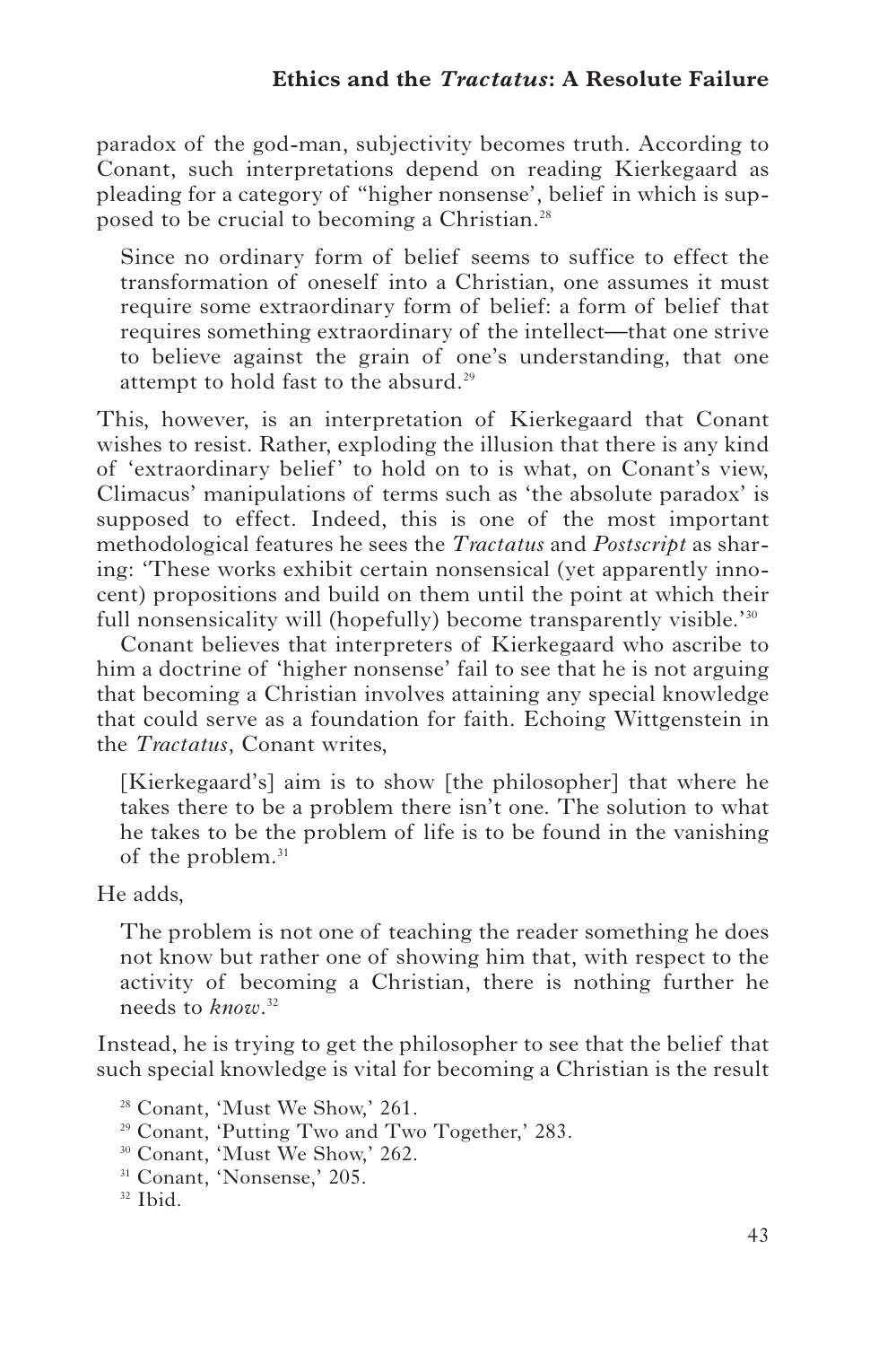of taking a distorted view of the ordinary or everyday, a view in which their real significance as the starting place for becoming a Christian is concealed. And so typically, the philosopher interested in understanding Christianity only engages the ordinary in his life in terms of a philosophical theory and a confused view of genuine religiousness.

His eagerness to be able to represent his knowledge to himself as an intellectual achievement forces the philosopher to come to know 'the simple' (i.e. what we otherwise all already know) by means of a reflective detour.<sup>33</sup>

According to Conant, Kierkegaard thinks that normally the philosopher who seeks to understand Christianity as an abstruse doctrine flees the everyday, what we otherwise all already know, because he can't see how *this* could provide him with the kind of justification he thinks he needs in order to become a Christian. But on Conant's understanding of Kierkegaard, the real problem is not one of epistemic justification at all:

The philosopher interprets the task of becoming a Christian to require the cultivation and application of his understanding, postponing the claim that the Christian teaching makes upon his life, deferring the insight that what is required is the engagement of his will—the achievement of resolution.34

On Conant's view, then, the philosopher flees 'the simple' in his life, because he cannot envisage how it, with all of its contingencies and uncertainties, could serve as the kind of foundation he imagines he needs for making the commitments essential to becoming a Christian. Conant's point, however, is that the foundation the philosopher seeks is simply irrelevant to this task, and that what is needed is, as he says, the achievement of resolution. Conant connects this account of Kierkegaard with the *Tractatus* in an effort to get us to see that for Wittgenstein, once our attraction to philosophical theories has been exposed as an attempt to evade the requirements life makes on us to act, then perhaps we will be in a

<sup>33</sup> Ibid, p. 206.

<sup>34</sup> Ibid. Elsewhere he writes,

The attack in Kierkegaard is on a form of reflection which subserves a strategy of evasion—a form of reflection that offers the promise of enlightening us as to the nature of the ethical or religious life but in fact prevents us from ever arriving at the performance of a decisive action and hence from properly embarking on such a life. Conant 'Putting Two and Two Together,' 311, fn 35.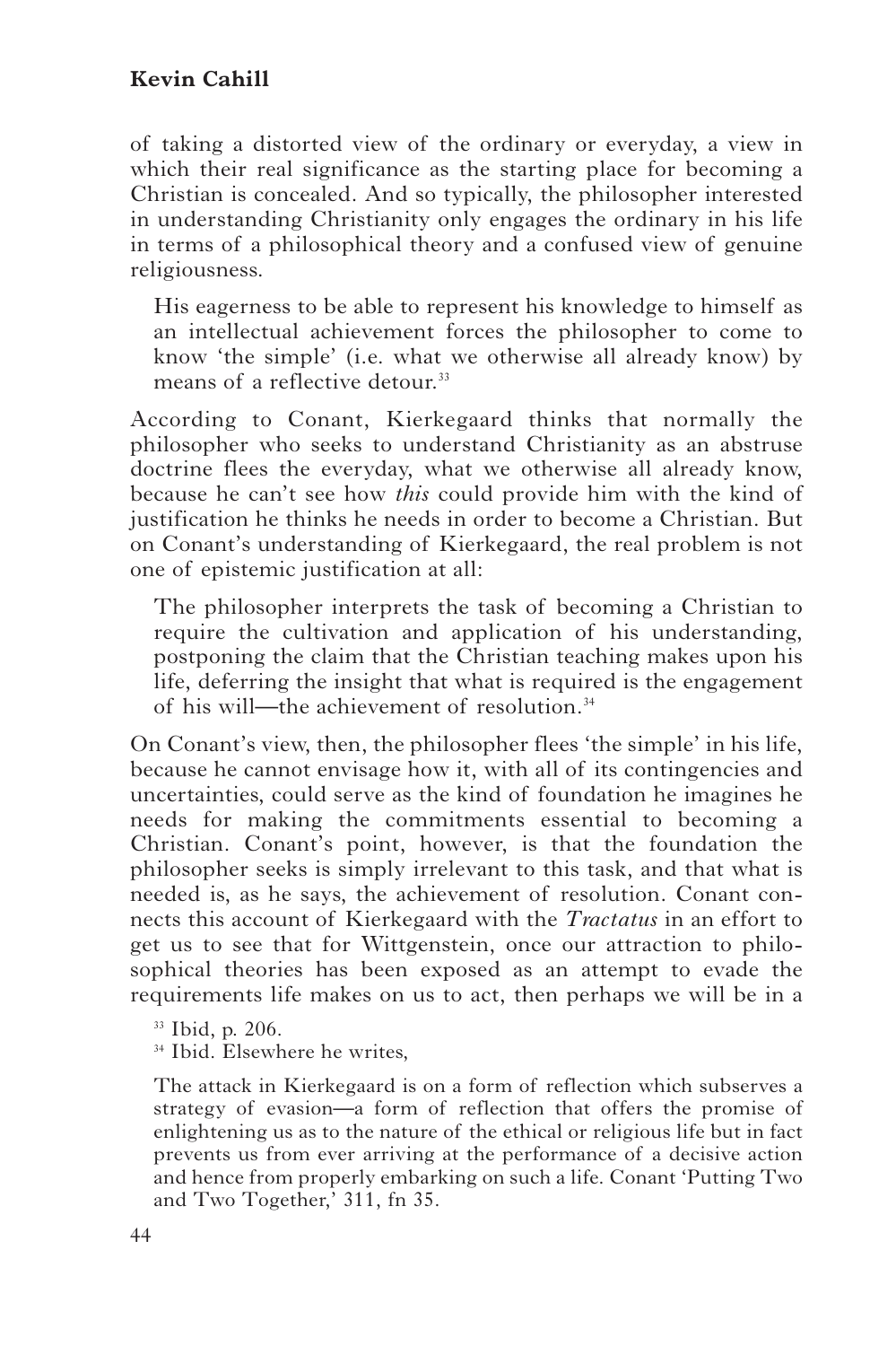position to commit ourselves to acting with resolution. His understanding of the ethical aim of the *Tractatus* is thus one with his understanding of Kierkegaard's goals in works like the *Postscript*:

It is, I believe, against the background of such a vision of us in flight from our lives (and hence ourselves) that one should first attempt to understand what Wittgenstein and Kierkegaard each might have meant by the claim that what he had written was a work of ethics<sup>35</sup>

In 'The Purpose of *Tractarian* Nonsense', Michael Kremer has argued that an appreciation of the discussions of justification and faith in the writings of St. Paul and St. Augustine can bring us closer to understanding the meaning of Wittgenstein's claim that the *Tractatus* has an ethical point.36 Kremer cites St. Paul's argument in the letter to the Romans that obedience to the Mosaic Law cannot provide justification before God, but only condemnation. Justification is not through works under the law, but through faith.37 Kremer aptly points out that Paul is not advocating in the letter that we merely subjugate ourselves before God in faith rather than doing so through obedience to the law, for that might suggest that what we need for faith is a particularly strong act of willpower.

[T]his superficial reading, suggesting that faith is something we can do, a work we can perform in accordance with a new commandment—'accept Jesus Christ as your personal savior, and you will be redeemed'—misses the point entirely. The repentance Paul calls for is not something we can do by obeying some or other command; it is an inner conversion that has to be brought about in us by God's grace. The law condemns us not just

<sup>35</sup> Conant, 'Must,' 254. Conant writes elsewhere,

Kierkegaard sometimes describes his pseudonymous writings as works of ethics. What these authors have in mind here seems to be accurately captured in the claim that they thought of their works as ethical deeds...The vigilance they call upon us to exercise in our use of language (and hence the vigilance with which they ask us to live our lives) can be justifiably termed an ethical demand...The ethical purpose that guides them lies in nothing more, and nothing less than their hopes of changing one or another of their readers. Conant, 'Putting Two and Two Together,' 278, fn. 25.

<sup>36</sup> See also Michael Kremer, 'To What Extent is Solipsism a Truth?' Forthcoming in *Post-Analytic Tractatus*, Barry Stocker (ed.) (Ashgate Press, 2003).

<sup>37</sup> Kremer, 'Purpose,' 47 New International Version (Barker, 1985) cited by book, chapter, and verse.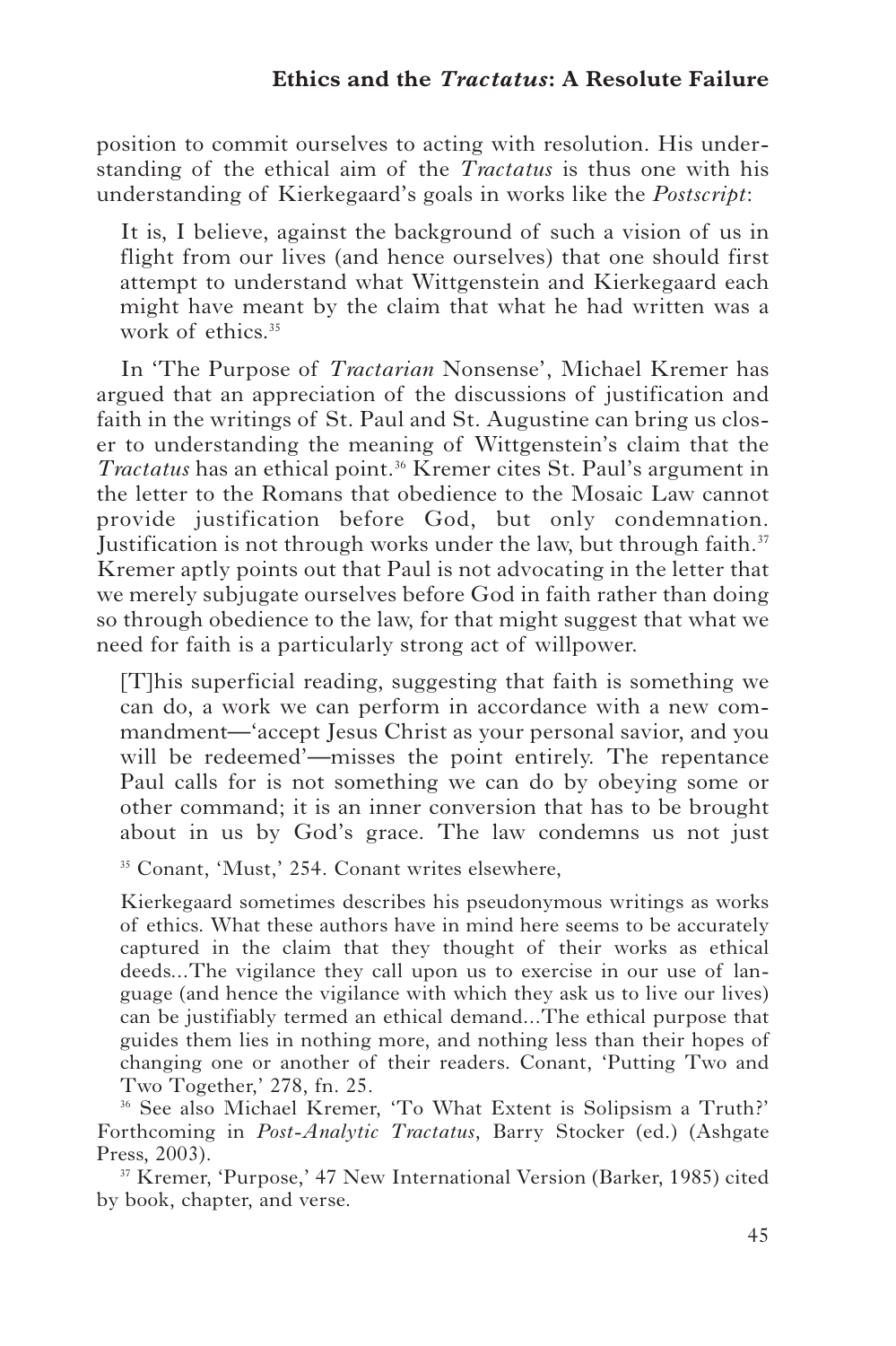because we are unable to obey it, but because our need to justify ourselves through obedience to it is itself a sign that we are sinful…. Justification before God, a setting things right in which harmony and peace are restored, is accomplished not through 'faith' in the sense of 'voluntary assent' but rather through God's grace, which transforms our lives by bringing faith into them.<sup>38</sup>

Kremer finds similar themes in Augustine, for example in his criticisms of the attempts by pagan philosophers to formulate ethical theories and systems that could serve as justifications for action. As Kremer points out, for Augustine such philosophers are guilty of the sin of pride: 'They represent the false hope that human beings can on their own power discover how the universe must be ruled and put this into effect.'39 Kremer connects these considerations with the *Tractatus* by making what I think is the very interesting suggestion that one of Wittgenstein's fundamental goals in that book was to expose as illusory all attempts for ultimate justification in logic, metaphysics, and of course, ethics.

In fact, Kremer sees the very notion of *ineffable truths*, which interpreters like Hacker claim Wittgenstein was trying to express in the *Tractatus*, as one that in fact Wittgenstein wants to expose as empty. In the search for ultimate foundations for a theory, whether in metaphysics or ethics does not matter, we often find that whatever propositions we arrive at to serve as our foundation have further conditions that they rely on for their truth or intelligibility. In this case, we are faced with the threat of an infinite regress:

To stop the looming regress we seem to need something sufficiently like a proposition to serve as a justification, an answer to a question, yet sufficiently different from a proposition to need no further justification, to raise no further questions in turn. The doctrine that there are 'things' that can be shown—and so can be 'meant', 'grasped', and communicated, and can also be 'quite correct'—but which cannot be said—and so cannot be put into question— seems to fit the bill. The thought is that by appeal to such ineffable 'things' we can solve our problems of justification once and for all.<sup>40</sup>

Kremer argues, persuasively I think, that far from being what Wittgenstein is trying to get his reader to grasp, the idea that ineffable truths might ground a philosophical theory is instead a

<sup>38</sup> Ibid, 47–8 Cf. Romans, 7.

<sup>39</sup> Ibid, 49 Cf. St. Augustine, *City of God*, H. Bettenson (trans.) (London: Penguin Books) 852.

<sup>40</sup> Ibid, 52.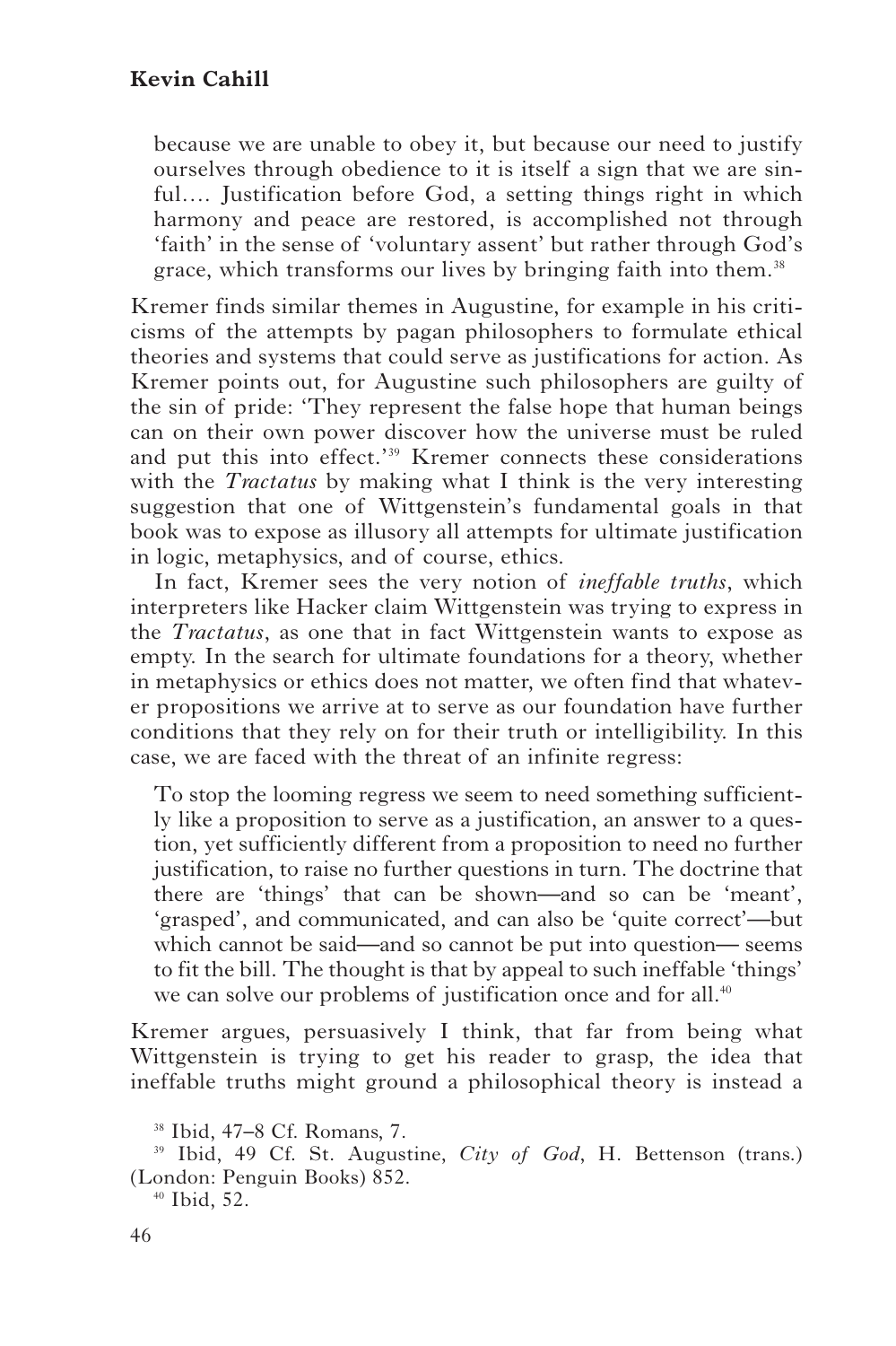sort of last ditch effort in the search for justification, in particular for ethical justification: 'The *Tractatus* aims to relieve us of this need for ultimate justification by revealing that all such justificatory talk is in the end meaningless nonsense.'41 The connection with Paul and Augustine that Kremer draws from this revelation is that with it we see that we are finite creatures who are unable to provide ourselves with the foundations of knowledge and right action. Kremer concludes,

[W]e will find what we sought only by abandoning the search for justification altogether, and with it the prideful hope that we can give meaning and value to our lives.<sup>42</sup>

While there are of course differences (perhaps of interpretation, at least of emphasis) between these two accounts, the point of presenting these sketches has been to bring out how, on both of them, the success of the *Tractatus* in achieving its ethical goal is dependent on at least two ideas. The first idea is that Wittgenstein's employment of elucidatory nonsense is intended to achieve a change in the reader's self-understanding through a change in her relationship to language. The second idea is that this change in selfunderstanding that Wittgenstein wanted to effect in his reader is not primarily of a cognitive nature, not, that is, the sort of change we tend to associate with accepting the truth of a theory. It would be characterized primarily by how we do and do not act, not by what we know. I should make clear at this point that for the rest of the paper I will be taking Conant's and Kremer's accounts of the ethical point of the *Tractatus* as representative of the kind of account that one can expect on the resolute reading. That is to say, I will assume that the two ideas mentioned above, or ideas very close to them, will be part of any attempt to articulate the ethical point of the *Tractatus* on the resolute reading. With this in mind, I want to show where I think there is a serious problem.

**4.** In the remainder of this paper I will argue why I think that the *Tractatus* is ultimately unsuccessful in making its ethical point or achieving its ethical aim. I hope to carry out this criticism in some of the same terms as Wittgenstein himself used when he came to mistrust his earlier work. I should make clear that in speaking of Wittgenstein's later criticisms of his earlier work, I do not mean to suggest that his later writing marks a clean break with his earlier

 $41$  Ibid, 51.  $42$  Ibid, 56.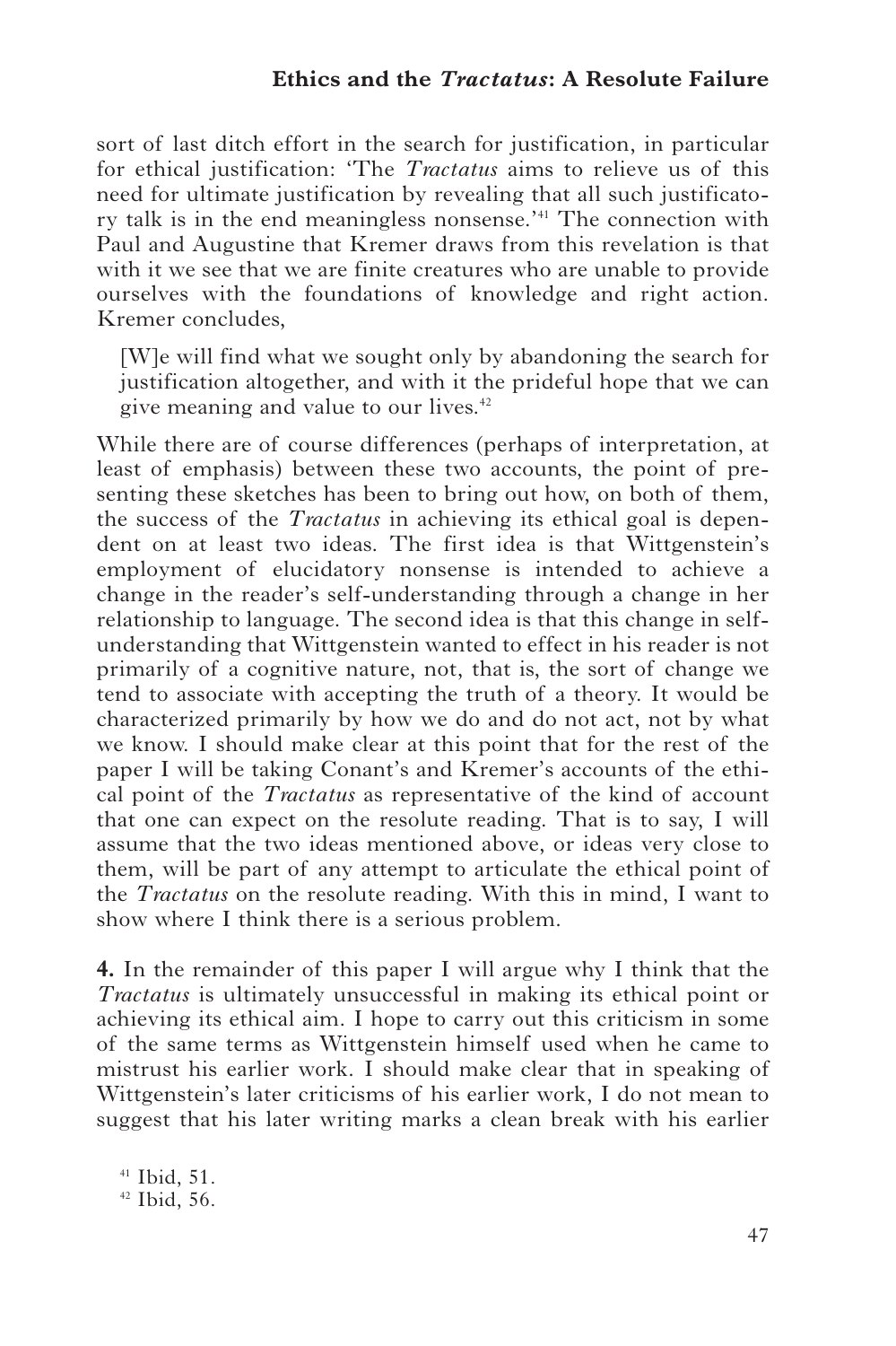philosophy. In particular, many of the early remarks in *Philosophical Investigations* can be interpreted as aiming at a straightforward refutation of philosophical theories that Wittgenstein held in the *Tractatus*. <sup>43</sup> Though certainly tempting, I believe such an interpretation is misleading. While, however, there is a high degree of continuity in Wittgenstein's philosophy, it remains true that there are very significant differences as well, and indeed, ones that are relevant for understanding why I think the *Tractatus* fails in its attempt to effect the change in its reader's relationship to language that I claimed above is necessary for its achieving its ethical aim. Wittgenstein is critical of his earlier philosophy, at times in ways that are fairly unambiguous, and it is one of these criticisms in particular that I wish to stress here.

The main shortcoming of the *Tractatus* that I wish to examine concerns a central aspect of its method. According to James Conant, Wittgenstein came to believe that the book's reliance on what Conant calls a 'strategy of deception' made it ineffective because such a strategy will almost inevitably lead the reader to believe that philosophical theses are being put forward.

When Wittgenstein himself criticizes the *Tractatus's* mode of philosophical presentation it is not simply ... on the grounds that its doctrine is flawed, but on the grounds that its *method* is flawed: it is inherently dogmatic—the work cultivates the impression that things are being dogmatically asserted. This way of putting the criticism is meant to suggest, I take it, that the procedure employed is not well suited to the task of remaining neutral in a dialectical conflict.... The *Tractatus* does, of course attempt to address this problem. It attempts to insist about its own sentences that they are not meaningful propositions but only elucidations. But Wittgenstein's later criticism of his work seems to be that this declaration will almost always come too late.<sup>44</sup>

Conant contrasts the earlier method with that of the *Investigations* by emphasizing Wittgenstein's practice in this later work of keeping in closer contact with his reader through the frequent exchanges with his interlocutor. He notes in this regard, 'Wittgenstein's later method is to round on his interlocutor at every point, to press at

<sup>43</sup> This view is forcefully given by Norman Malcolm in his *Nothing is Hidden* (Oxford: Basil Blackwell, 1986).

<sup>44</sup> Conant, 'Putting Two and Two Together,' 297. Among remarks on philosophical method that he recorded in 1931, Wittgenstein himself writes, 'All reflections can be carried out in a much more homespun manner than I used to do.' See 'Philosophy' in *Philosophical Occasions,* 180.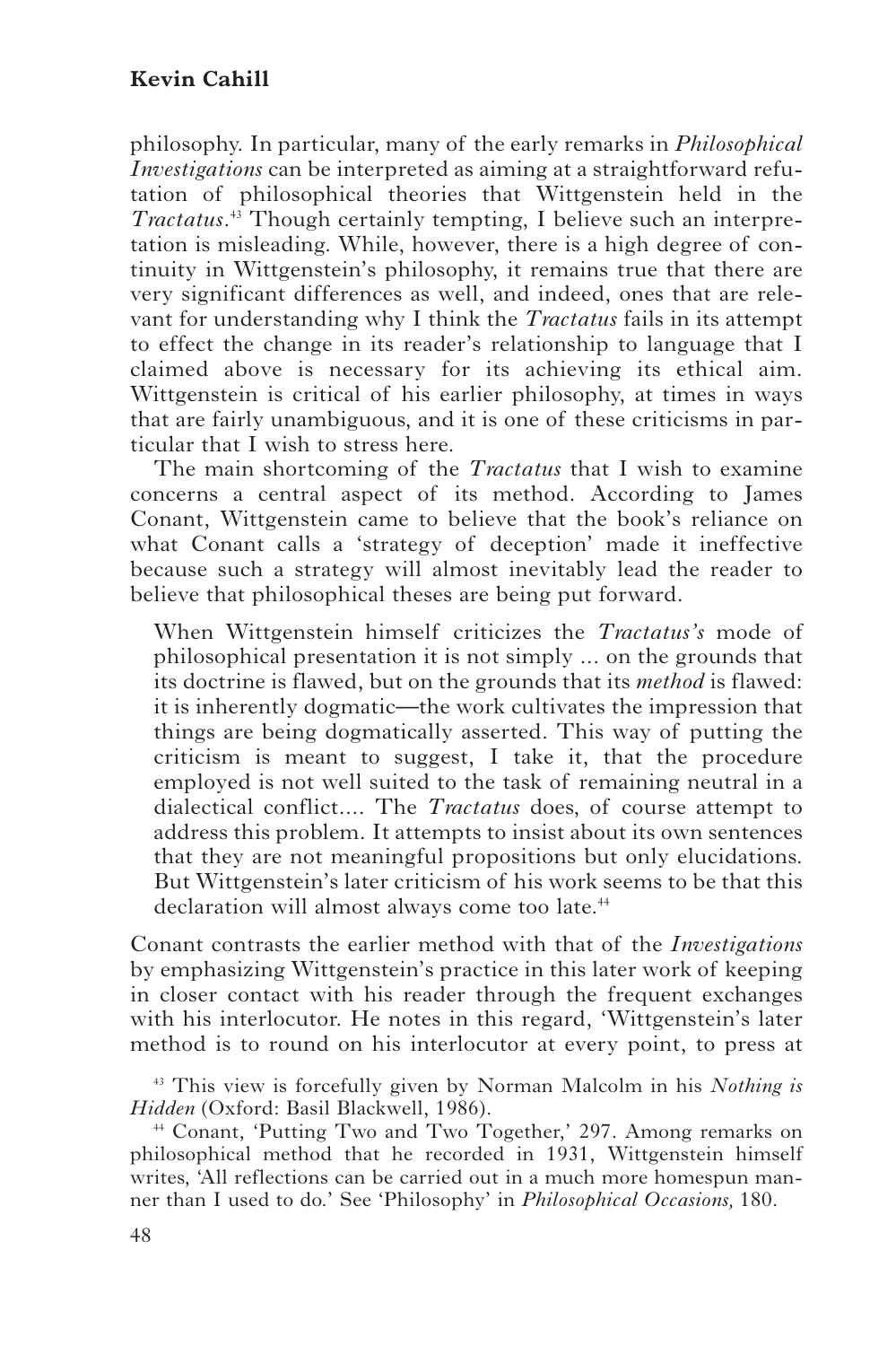every juncture the question whether the words he is attracted to in his philosophizing can be entered as a claim.<sup>'45</sup> This procedure spares the reader the mental contortion of having had the impression all along of following a long and complex chain of arguments intended to establish certain truths, only to have the author try to remove this impression all at once in the space of a few remarks.

Conant is certainly correct in pointing out this problematic aspect of Wittgenstein's method in the *Tractatus*. But I think to leave matters there is to go too easy on Wittgenstein. It seems to imply that the most important defect in the *Tractatus* is that in composing it Wittgenstein did not take a psychological limitation of his readers into account. It's almost as if to say that the book could have accomplished its primary task if only most of us had longer attention spans: as though we were the kind of people who were only capable of understanding short jokes, since with lengthier ones the long wait for the punch line made us think we were hearing a narrative instead. At any rate, I take the *Tractatus* to be more deeply flawed than that, and Wittgenstein to have made more than a tactical error in writing it as he did. I believe that the *Tractatus* fails in its ethical aim because it remains too intellectualist in nature. The book can succeed only if its attempt to clarify and right our relationship to language can, to paraphrase the *Investigations*, get its reader to *look* at the phenomenon of language and *not think* about it.<sup>46</sup> But given Wittgenstein's own distorted view of language at this time, this is precisely what it is unable to do.

Let us look at two remarks that must play a central role in any interpretation of the *Tractatus*. There is first this passage from the preface:

(T)he *truth* of the thoughts that are here communicated seems to me unassailable and definitive. I therefore believe myself to have found, on all essential points, the final solution of the problems.<sup>47</sup>

Next there is the second to last remark of the book, §6.54, where we read

My propositions serve as elucidations in the following way: anyone who understands me eventually recognizes them as nonsensical, when he has used them—as steps—to climb up beyond

<sup>45</sup> Conant, 'Putting Two and Two Together,' 302.

<sup>46</sup> Ludwig Wittgenstein, *Philosophical Investigations*, G. E. M Anscombe and Rush Rhees (eds.), 3rd ed. (New York: Macmillan, 1989) §66.

<sup>47</sup> *TLP*, 5.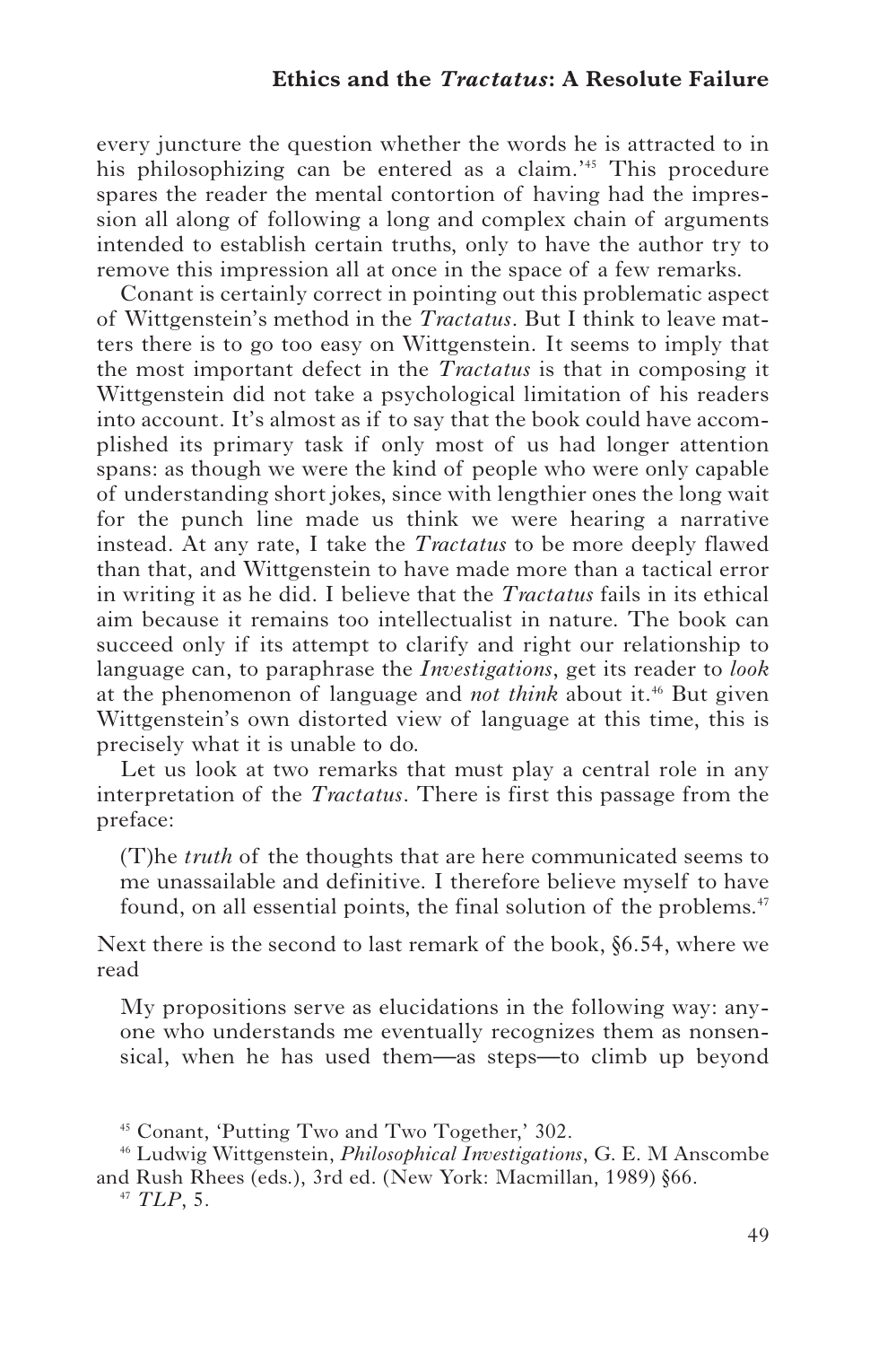them. (He must, so to speak, throw away the ladder after he has climbed up it.)

He must overcome these propositions, and then he will see the world aright.<sup>48</sup>

On the resolute reading of the *Tractatus*, we understand the author when we see at the end of the book that we have been taken in by his nonsense, and that we have imaginatively taken his propositions for philosophical theses about the nature of logic and the structure of the world as a whole. On recognizing that we have been so taken in, we are to realize further that what we took for propositions (or pseudo-propositions expressing ineffable truths) were in reality *einfacher Unsinn*; all that we are left with are ordinary sentences. Recall, however, from my sketches of Conant's and Kremer's accounts of the ethical aim of the book that this recognition was supposed to lead us to abandon our search for philosophical foundations when we become clear about the futile nature of such attempts. It was also supposed to have a profound effect on how we understand ourselves and lead our lives.

Now what I am most interested in looking at here is the nature of this transition from metaphysical confusion to this 'ethical' clarity. On coming to the end of the *Tractatus*, an astute reader will not have forgotten Wittgenstein's promise in the preface to have provided a final, definitive, solution to the problems dealt with in the book. He will likely connect these words with Wittgenstein's injunction at the end to overcome his propositions so as to see the world aright. What, after all, could be more tantalizing to a philosopher than the prospect of seeing the world aright once and for all? But just here I have serious doubts about whether Wittgenstein has really given his reader the resources required to 'throw the ladder away'. For right there, in holding out the hope that one could free oneself once and for all from metaphysical confusion through gaining clarity into *the* nature of language, there seems to me to be the commitment to the view that this clarity consists in being clear about one thing, in having one insight into the nature of what sort of thing a sentence essentially is and how a sentence really means what it means. And I want to suggest that this false hope itself rests on a confusion on the part of the author of the *Tractatus*, and that

<sup>48</sup> *TLP*, §6.54 Pears and McGuiness translate the German 'überwinden' as 'to transcend' 'Transcend', however, may carry with it a transcendental flavour that is not necessarily warranted by the German, since the usual way of translating 'transcend' is simply as 'to overcome'.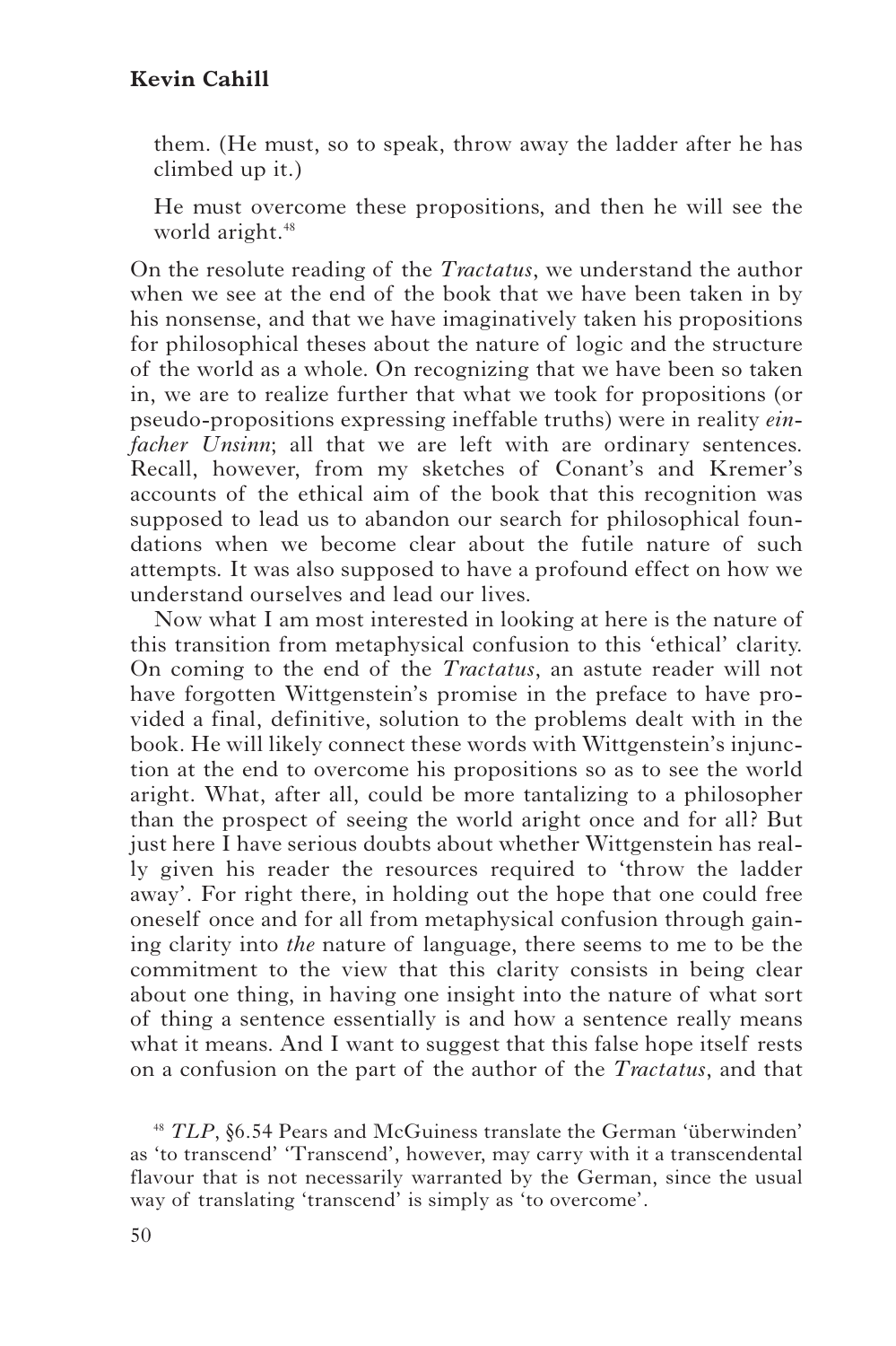it finally must undermine what he took to be his own ethical aim in writing the book.

Consider first two remarks from the *Philosophical Investigations.* After listing a number of different language games which often go unnoticed in philosophical accounts of language, Wittgenstein notes

—It is interesting to compare the multiplicity of the tools in language and of the ways they are used, the multiplicity of kinds of word and sentence, with what logicians have said about the structure of language. (Including the author of the *Tractatus-Logico Philosophicus*.)49

A bit later we read:

The real discovery is the one that makes me capable of stopping doing philosophy when I want to.—The one that gives philosophy peace, so that it is no longer tormented by questions which bring *itself* in question.—Instead, we now demonstrate a method, by examples; and the series of examples can be broken off.— Problems are solved (difficulties eliminated), not a *single* problem.

There is not *a* philosophical method, though there are indeed methods, like different therapies.<sup>50</sup>

Wittgenstein's claim in the preface of the *Tractatus*, 'to have found, on all essential points, the final solution of the problems', more than suggests that he understands his book as providing an example of *the* method for overcoming philosophical confusion.<sup>51</sup> I understand the import of these remarks from the *Investigations*, on the other hand, to be that this enormous assumption, built into the very structure of the *Tractatus*, is itself based on a distorted view of language. I mean that Wittgenstein came to realize that his own method in the *Tractatus* presupposes a view of language and philo-

<sup>49</sup> *PI* §23.

<sup>50</sup> *PI* §133.

<sup>51</sup> Wittgenstein writes in the preface of the *Tractatus*, 'Here I am conscious of having fallen a long way short of what is possible. Simply because my powers are too slight for the accomplishment of the task.—May others come and do it better.' I take this as an admission by Wittgenstein that perhaps another writer could have employed the method of elucidatory nonsense more skillfully to lead the reader to the same insight concerning the nature of language that Wittgenstein himself tries to impart in the *Tractatus*. I do not take him to be questioning either that method or that goal.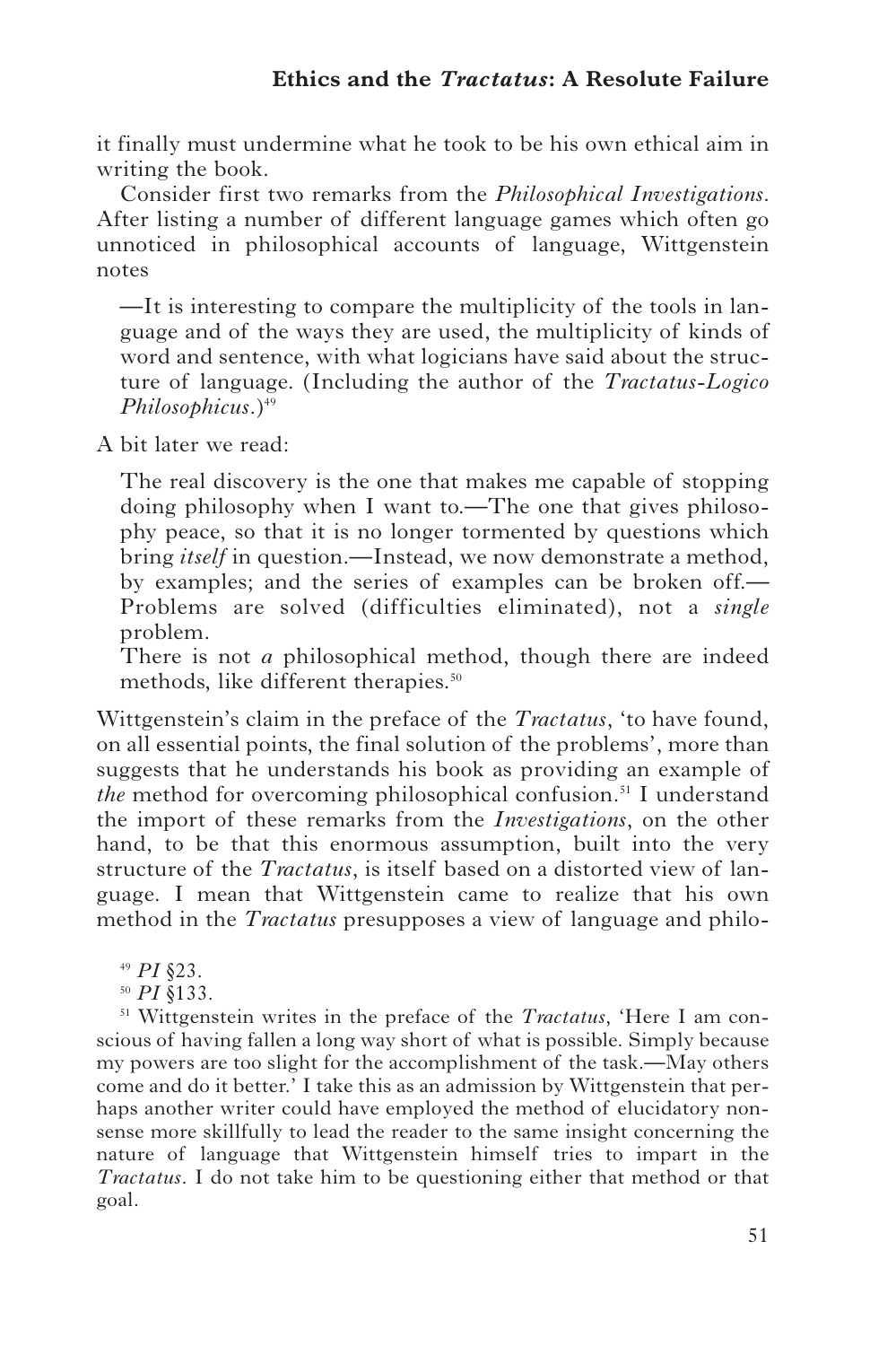# **Kevin Cahill**

sophical confusion that is far too narrow, and that this view in turn is what drives the method of the book. In the above remarks, we can see him attempting to undermine this very assumption in the attention he gives to the multiplicity of language games, as well as in the emphasis he puts on different philosophical methods for resolving different types of confusion that are liable to arise.

Consider further the pride of place that Wittgenstein gives to the work of Frege and Russell in the composition of the *Tractatus*. The conception of a proposition of which each of these philosophers is trying to get a correct account in his work is one dominated entirely by the idea of truth-valuedness, in effect a conception associated exclusively with indicative sentences. Even if we read Wittgenstein as employing aspects of this work as part of an imaginative activity intended to bring his reader to see its shortcomings, it is nonetheless true that the language of the new logics developed by Frege and Russell, along with the biases built into their conception, is crucial for that activity. So crucial, in fact, that Wittgenstein's focus in the book on the kind of activity with which Frege and Russell were involved suggests that he thought that this was essentially *the* right place to engage metaphysical confusion. James Conant summarizes this point well when he remarks of the early Wittgenstein:

Thus our predicament (as captives to an illusion) can be rendered visible through the construction of a single large mirror in which the entire etiology of our confusion is depicted. Wittgenstein ... comes to distrust this strategy of authorship. But he also recants its underlying conception of the etiology of our confusion. For the later Wittgenstein, the etiology of philosophical confusion is as complicated—and as difficult to survey—as are our lives and our language. So the procedure of uncovering our individual confusions must remain a piecemeal one—one of constructing lots of little mirrors in which the reader can come to recognize himself in each of his moments of being tempted to insist emptily.<sup>52</sup>

If one abandoned the idea of there being one method for the removal of all philosophical confusion, one would naturally employ

<sup>52</sup> 'Putting Two and Two Together,' 303. Diamond writes in a similar vein, 'It ...marks a great change in Wittgenstein's views that he got rid of the idea that you can replace philosophical thinking by carrying out a kind of complete analysis of sentences in which the essential features of sentence sense as such are totally visible.' Diamond, 'Ladder,' 184. I think we find this change in Wittgenstein's attitude reflected clearly at *PI* §593: 'A main cause of philosophical disease—a one-sided diet: one nourishes one's thinking with only one kind of example.'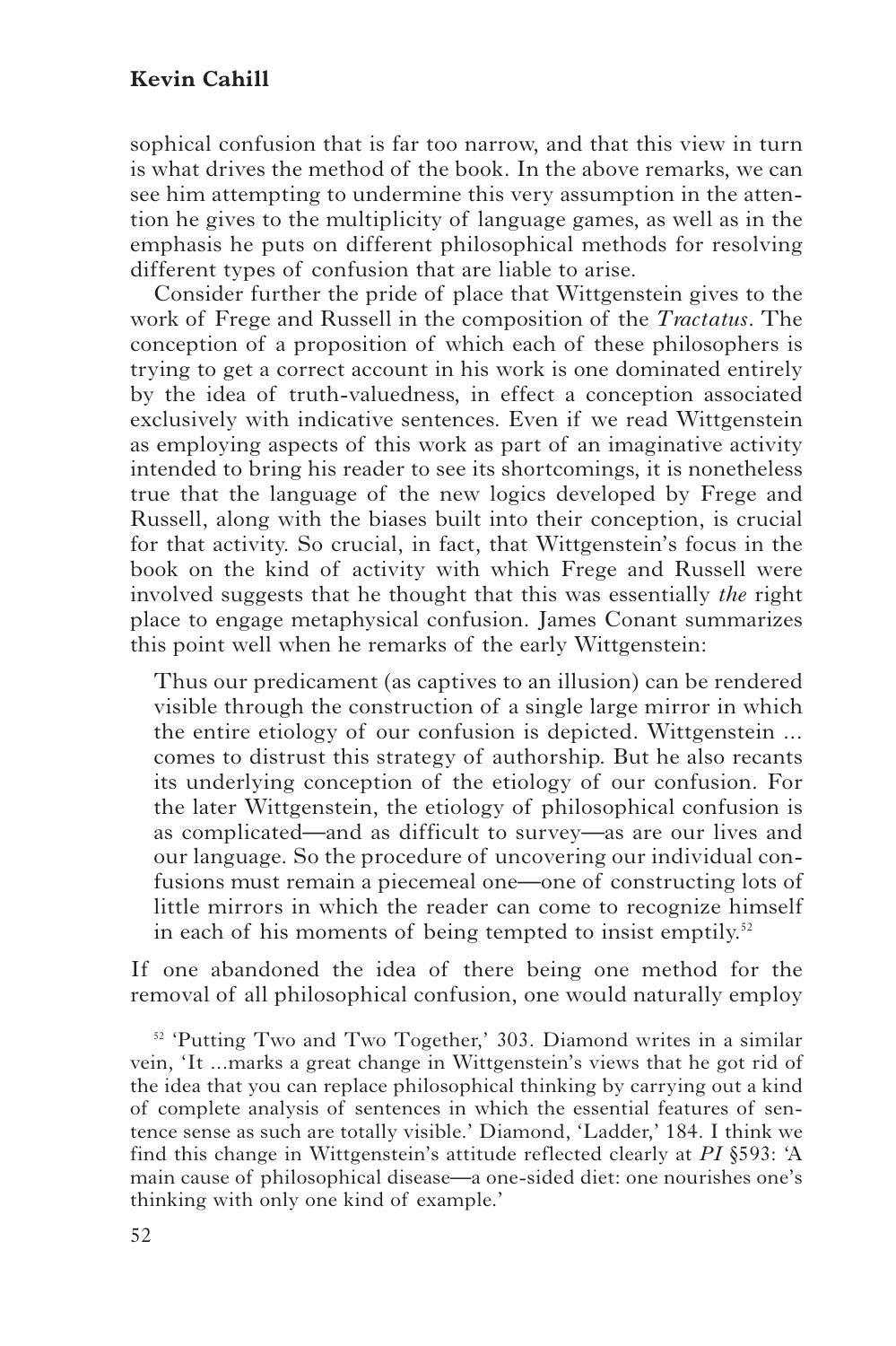many examples without the assumption that any one of them would necessarily accomplish the task; and this is exactly what Wittgenstein does.

Now it may well be true as resolute readers argue that Wittgenstein did not intend to put forward any philosophical doctrines in the *Tractatus*, and that it is therefore deceptive at the very least to attribute a 'picture theory of the proposition' to him as is often done. Nevertheless, I think that a good argument can be made for the claim that the method of the *Tractatus* envisages only something like the *picturing function* of propositions.53 We read at *Tractatus* §6.53.

The correct method in philosophy would really be the following: to say nothing except what can be said, i.e. propositions of natural science—i.e. something that has nothing to do with philosophy—and then, whenever someone else wanted to say something metaphysical, to demonstrate to him that he had failed to give a meaning to certain signs in his propositions.

The implication here seems to be that the essential function of propositions is to state facts, to be true or false, and that this is done by sentences where meanings are given to every sign that makes up the sentence: but not a word about what this amounts to, *how* a meaning is given to a sign. And I am tempted to say that Wittgenstein is mute on this point because, in envisaging only one kind of use of language, he himself is not yet in full contact with the richness of the phenomenon at hand.

So when we are to throw away the ladder at the end of the *Tractatus*, it would seem that to see the world aright we are required not only to realize that we have been taken in by the author's nonsense, but that we must also see *exactly why* his nonsense is nonsense, why exactly it is the essence of a sentence that it cannot do what we imagined it might, and so we must see *essentially what kind* of a thing an ordinary sentence is, instead of seeing the various ways we make sense with ordinary sentences.<sup>54</sup> And I am suggesting that this seeing *the kind* of thing a sentence is contains an implicit commitment to the very metaphysical conception of necessity which, in

<sup>53</sup> This claim must be qualified somewhat because the *Tractatus* indicates uses for other types of sentences such as tautologies, equations, and sentences expressing the laws of mechanics. Nevertheless, it remains true that these other uses are fundamentally dependent on the use that I am calling the 'picturing function' of sentences. 54 Here is how Diamond describes Wittgenstein's view at this time: '[A]

sentence is a sort of sign such that *which* sign it is of that general sort is tied to its maintaining truth-valuedness throughout any variation in truth values of some range of sentences.' Diamond, 'Ladder,' 190.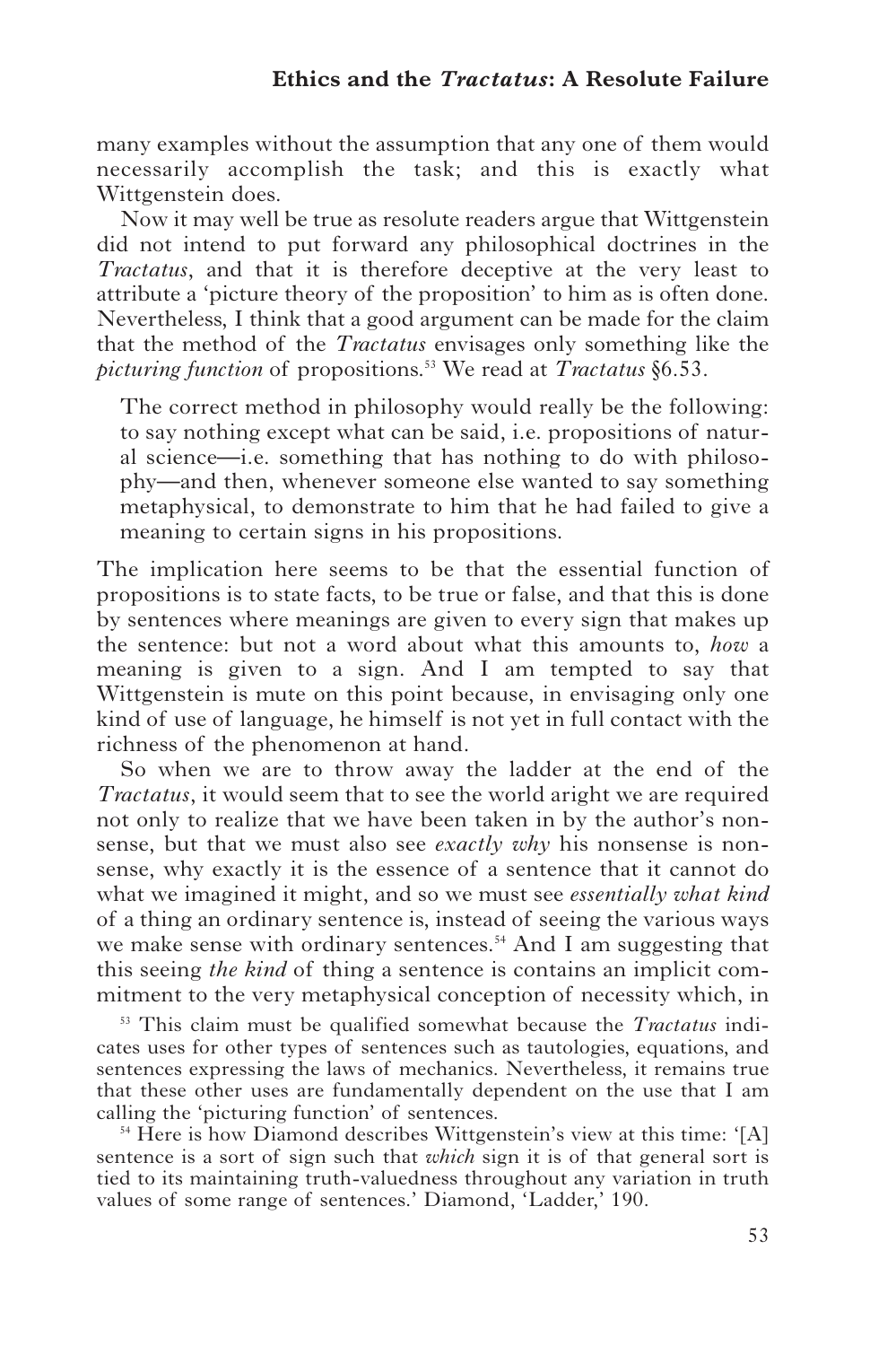spirit at least, the *Tractatus* sets out to expose as illusory. The suddenness with which the *Tractatus* ends, the finality of its proclamations, demand that something essential and necessary should have been grasped by the reader if he has understood the author.<sup>55</sup> And it is only fair to say that these senses of 'essential' and 'necessary' are ones which the later Wittgenstein sees as all too traditional.

I said above that the reason why I believe the *Tractatus* cannot succeed in its ethical aim is that it is too intellectualist. This is manifest in the way the book tries to lead us to see how it is the very essence of language that thwarts our attempts to make sense when we try to say something in ethics. Its attempt to set our intellects at peace relies on its giving us a synoptic view of what a sentence is. But because such a view is *itself* an illusion, this peace will never come; and so we can never understand the author's ethical intention in writing the book. We are left instead to ponder how the view of the sentence with which we are supposedly left, really is capable of achieving *everything* contained in what we call language. Indeed, the *Tractatus* can be seen as an example of the very 'craving for generality' and 'contemptuous attitude towards the particular case' in philosophy that Wittgenstein would later bemoan.<sup>56</sup> The following remark is interesting in this regard. Written 25 years after the publication of the *Tractatus*, it comes amidst a discussion of different uses we might make of assertions, in particular the role assertions play in our language-game of talking about fate as opposed to when we make an ordinary assertion of fact. Arguably written with *Tractatus* §6.53 in mind, Wittgenstein is criticizing his earlier work on the very grounds I have been elaborating

Why now am I so anxious to keep these kinds of uses of 'Assertions' separate from one another? Is it necessary? Did people before really not correctly understand what they wanted to do with a sentence? Is it pedantry?—It is merely an attempt to do justice to each kind of use. That is to say a reaction against the overvaluation of science. *Using the word 'science' for 'everything*

<sup>55</sup> M. O. C. Drury recorded Wittgenstein remarking once in conversation how the *Tractatus* might be read in light of such considerations: '[C.D.] Broad was quite right when he said of the *Tractatus* that it was highly syncopated. Every sentence in the *Tractatus* should be seen as the heading of a chapter, needing further exposition. My present style is quite different; I am trying to avoid that error'. Rush Rhees (ed.) *Recollections of Wittgenstein* (Oxford: Oxford University Press, 1984) 159 (My brackets).

<sup>56</sup> Ludwig Wittgenstein, *Preliminary Studies for the 'Philosophical Investigations', Generally Known as the Blue and Brown Books* (Oxford: Blackwell, 1969) 17–18.